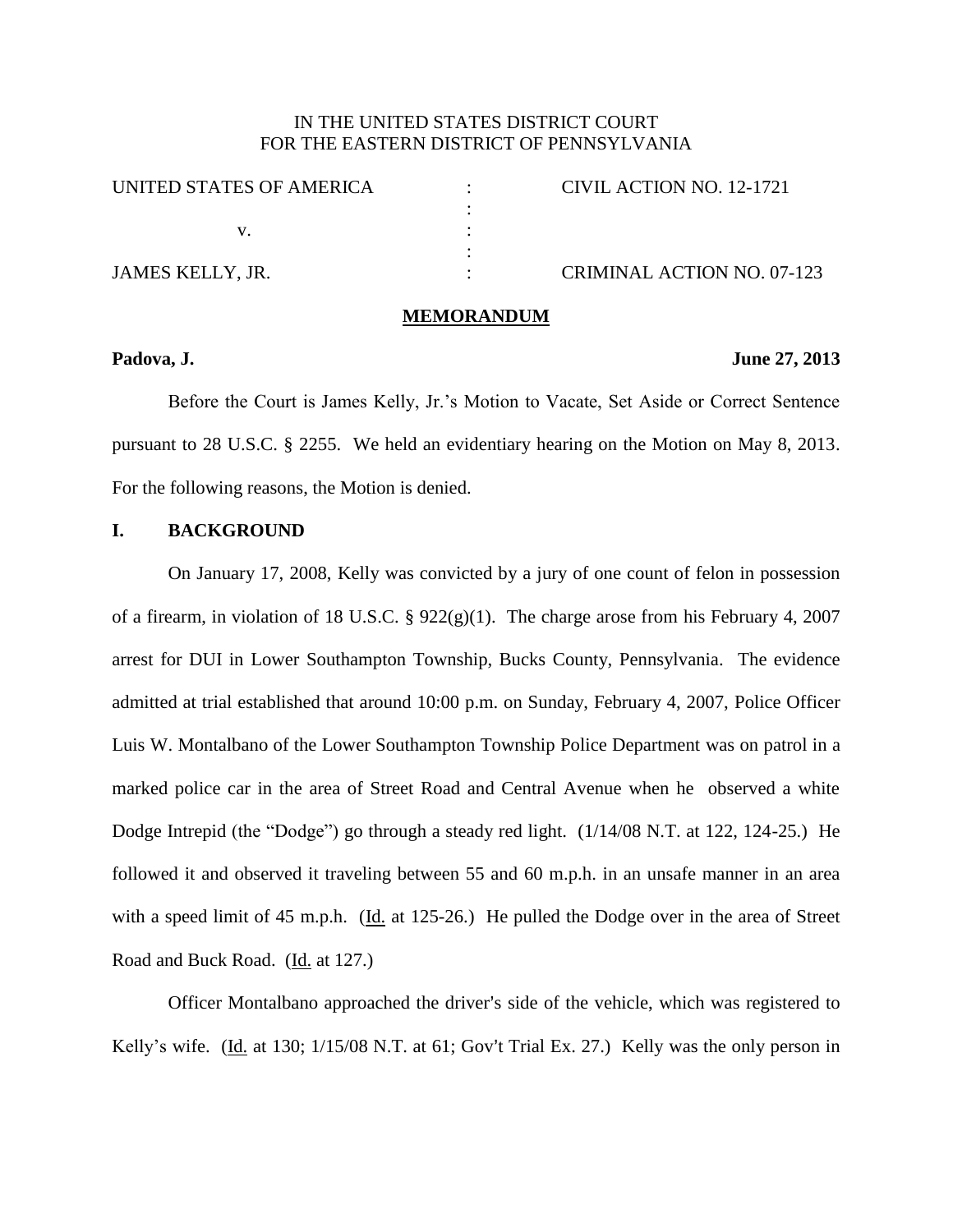the car. (1/14/08 N.T. at 130.) Officer Montalbano observed that Kelly appeared glassy eyed and that there were empty and full beer bottles on the floor of the car in front of the front passenger seat. (Id.) Officer Montalbano asked Kelly to walk to the rear of the Dodge and detected an odor of alcohol from him. (Id. at 133-34.) The weather was cold, but Kelly was not wearing a jacket when he got out of the car. (Id. at 135.) Officer Montalbano administered field sobriety tests to Kelly, who either declined to take or failed those tests. (Id. at 136-38.) Officer Montalbano concluded that Kelly "was intoxicated and incapable of safe driving." (Id. at 138.) Officer Montalbano asked Police Officer Eric Landamia, also of the Lower Southampton Township Police Department, who had arrived at the scene, to administer a portable breath test. (Id. at 132, 138.) Kelly admitted to Officer Landamia that he had been drinking. (1/15/08 N.T. at 8.) According to the portable breath test, Kelly had a blood alcohol level of 0.09 (id. at 13), which, in Pennsylvania, "is considered legally under the influence and can produce unsafe driving." (1/14/08 N.T. at 139.)

Officer Montalbano placed Kelly under arrest. (Id. at 140.) Officer Montalbano then asked Officer Landamia to call the duty tow so that the Dodge could be impounded and also directed Officer Landamia to conduct an inventory search of the car and to wait with it until it was towed.<sup>1</sup> (Id. at 144-45.) When Officer Landamia found that the Dodge was locked, Kelly claimed that he must have locked the keys in the car. (1/15/08 N.T. at 17.) Officer Montalbano looked into the Dodge and noticed a black jacket lying on the driver's seat where Kelly had been sitting. (1/14/08 N.T. at 145.) Later, after Officer Montalbano took Kelly to the police station, he searched Kelly and found the key to the Dodge in Kelly's left sock. (Id. at 149.)

<sup>&</sup>lt;sup>1</sup>An inventory search is a "cursory search of the interior, checking for personal property or any type of valuable belongings." (1/15/08 N.T. at 15.)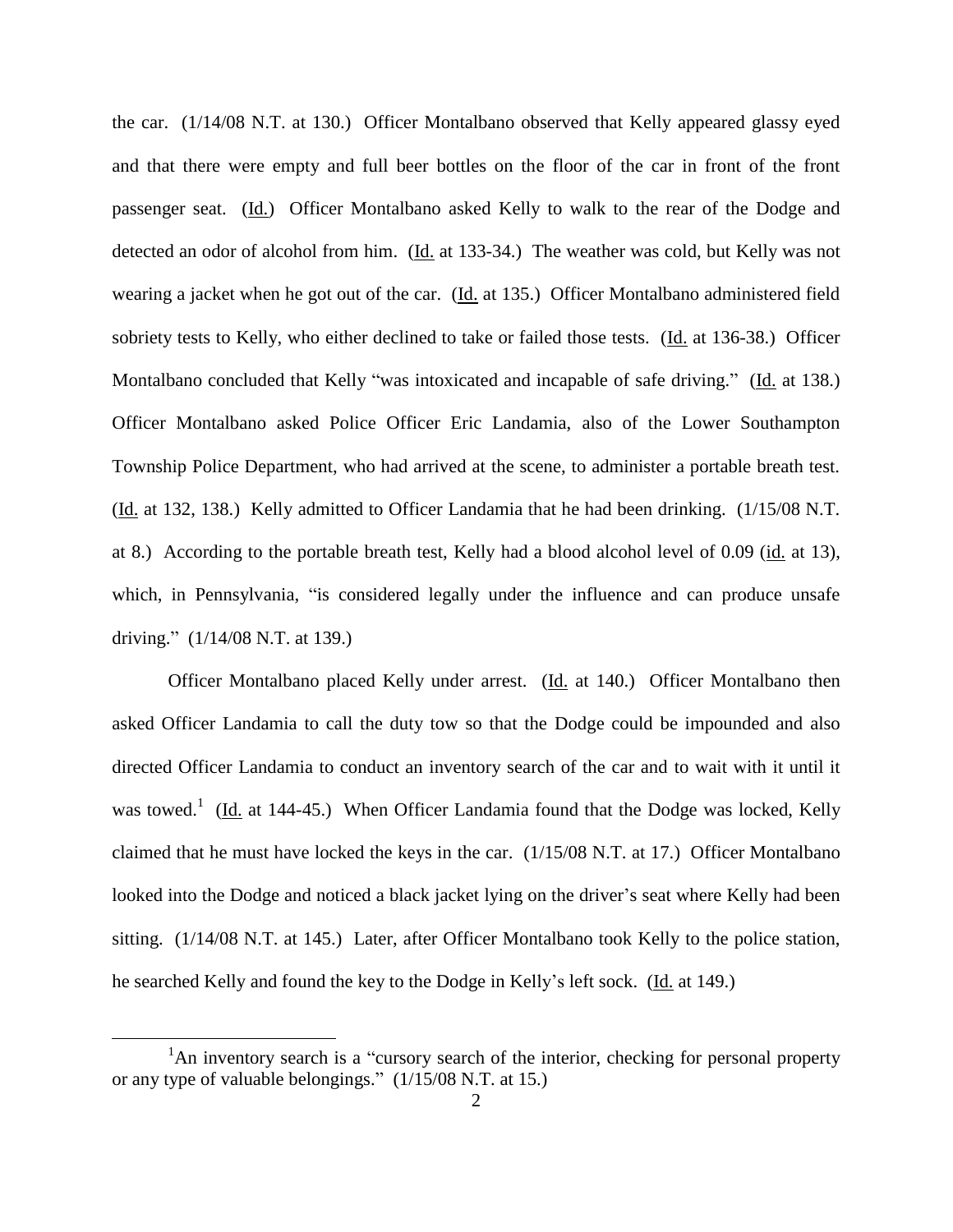Harkins Auto Body, the duty tow, came out to tow the Dodge and opened it for Officer Landamia. (1/15/08 N.T. at 19-20.) Officer Landamia then opened the driver's side door and noticed "a black leather jacket on the driver [sic] seat." (Id. at 21.) The jacket appeared to have been sat on. (Id. at 22-23.) Officer Landamia picked the jacket up by the collar and heard a clanking sound. (Id. at 23.) He looked down and observed a revolver between the driver's seat and the kick plate. (Id.) The revolver had not been there when Officer Landamia opened the door. (Id.) Later, after Kelly was taken to the police station, he identified the jacket as his. (Id. at 38-39.)

Kelly filed a *pro se* Motion for Judgment of Acquittal on June 25, 2008, asserting two grounds for relief: (1) there was insufficient evidence for the jury to convict him of violating 18 U.S.C. §  $922(g)(1)$ ; and (2) the copy of Indictment No. 07-123 which was provided to the jury during deliberations contained a reference to 18 U.S.C. § 924(e) and thus created a serious danger that a miscarriage of justice occurred. See United States v. Kelly, Crim. A. No. 07-123, slip op. at 4-6 (E.D. Pa. July 1, 2008). We examined the evidence admitted at trial and concluded that any rational juror could have found beyond a reasonable doubt that Kelly possessed the gun found in the front seat of the Dodge, that the gun was a firearm, and that it had passed in interstate commerce. Id. at 3-6. We further concluded that Kelly had not established that the provision of Indictment No. 07-123 to the jury was plain error that affected the outcome of his trial. Id. at 7-8. We therefore denied Kelly's Motion for Judgment of Acquittal in its entirety.

We sentenced Kelly on July 1, 2008. Title 18, United States Code, Section 924(a)(2) provides that the sentence for violation of 18 U.S.C. § 922(g) is a fine, imprisonment for not more than ten years, or both. 18 U.S.C. § 924(a)(2). However, at the time of his sentencing, we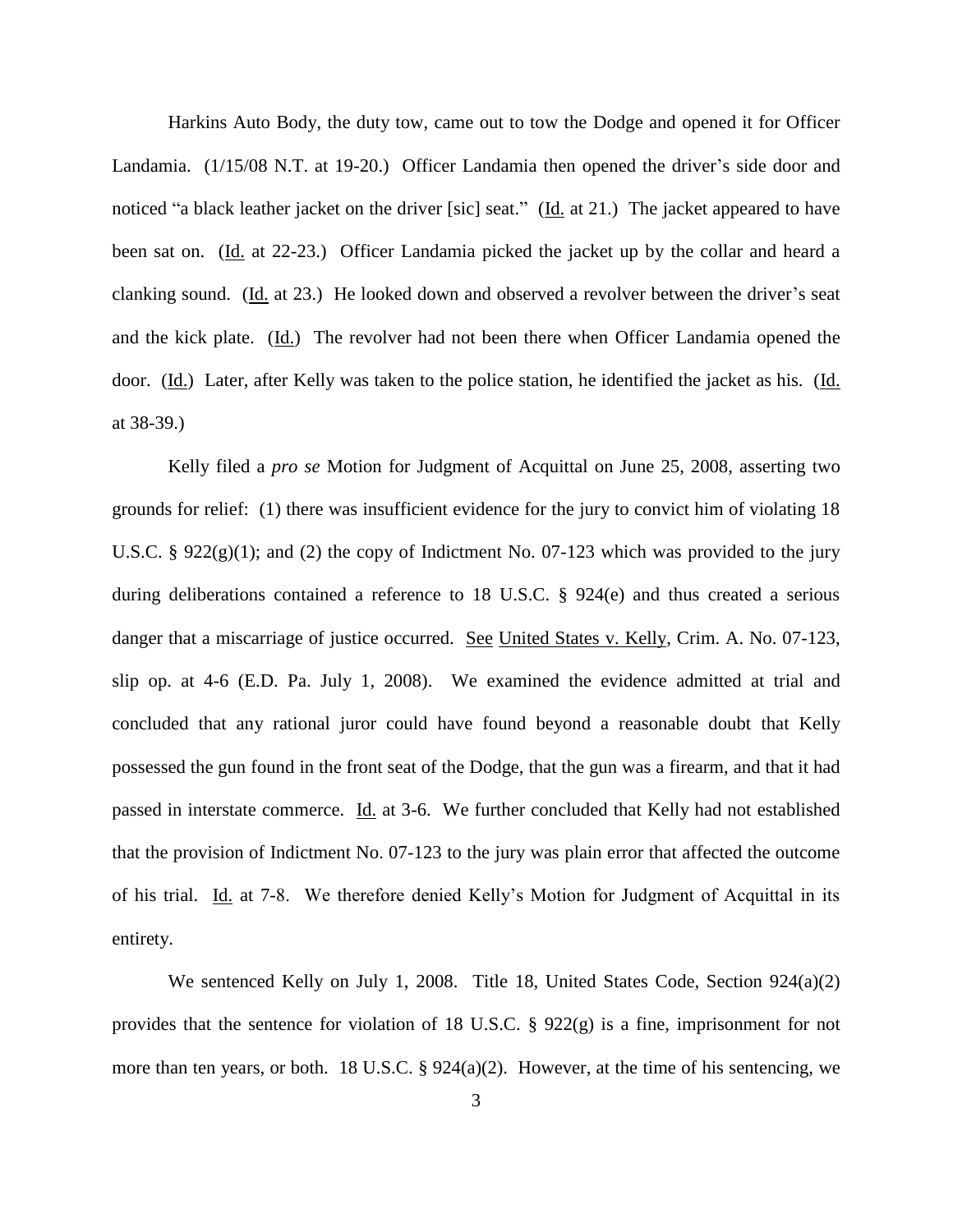found that Kelly had an extensive criminal history, including three previous convictions for violent felonies or drug offenses, making him eligible for sentencing as an armed career criminal, which gave rise to a statutory mandatory minimum term of imprisonment of fifteen years pursuant to the Armed Career Criminal Act ("ACCA"). See 18 U.S.C.  $\S$  924(e)(1). Consequently, we sentenced Kelly to fifteen years of imprisonment, five years of supervised release, a \$500.00 fine, and a \$100.00 special assessment.

Kelly appealed his conviction and sentence on July 14, 2008. He argued on appeal that the Government had not proven that he was in possession of the gun, but only that he was in close proximity to it. United States v. Kelly, 403 F. App'x 722, 725 (3d Cir. Dec. 7, 2010). The Third Circuit rejected this argument, determining that "there was substantial evidence from which a jury could reasonably conclude that Kelly had knowledge of the gun's presence." Id. Kelly also argued that he wasn't subject to sentencing pursuant to the ACCA because the Court did not require the Government to prove the applicability of the ACCA to the jury, even though § 924(e) was cited in the Indictment. Id. at 725-26. The Third Circuit also rejected this argument. Id. at 726. Kelly filed a petition for writ of certiorari to the Supreme Court on March 4, 2011. The Supreme Court denied certiorari on April 4, 2011. Kelly v. United States, 131 S. Ct. 1837 (2011).

Kelly filed the instant Motion on April 26, 2012.<sup>2</sup> He raises five grounds for relief, all of which are based on the alleged ineffective assistance of his trial counsel. Kelly asserts that: (1) his attorneys were ineffective in failing to notify him that the Government had made a plea offer; (2) his trial counsel was ineffective for advising him not to testify in his own defense; (3) his trial

<sup>&</sup>lt;sup>2</sup>Kelly initially filed a § 2255 Motion on the wrong form on April 6, 2012. That Motion was dated April 2, 2012. Consequently, we consider Kelly to have filed his § 2255 Motion within the time provided by 28 U.S.C. § 2255(f).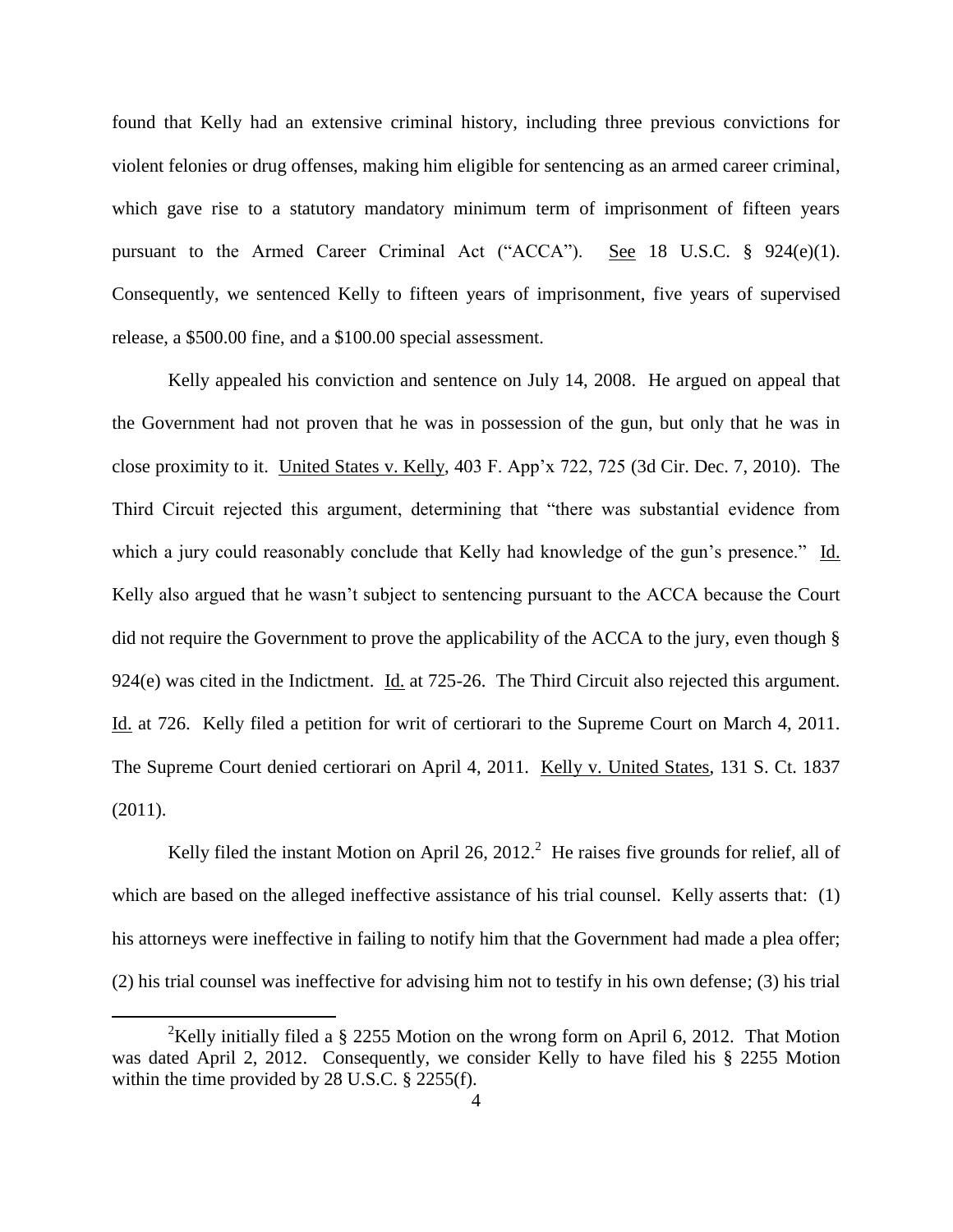counsel was ineffective for failing to call his brother as a defense witness; (4) his trial counsel was ineffective for allowing him to be convicted on insufficient evidence; and (5) his trial counsel was ineffective for failing to challenge a prior conviction that was used to enhance his sentence pursuant to the ACCA. We appointed counsel to represent Kelly in connection with this Motion on February 13, 2013 and held an evidentiary hearing on May 8, 2013 (the "Hearing").

## **II. LEGAL STANDARD**

Kelly has moved for relief pursuant to 28 U.S.C. § 2255, which provides as follows:

A prisoner in custody under sentence of a court established by Act of Congress claiming the right to be released upon the ground that the sentence was imposed in violation of the Constitution or laws of the United States, or that the court was without jurisdiction to impose such sentence, or that the sentence was in excess of the maximum authorized by law, or is otherwise subject to collateral attack, may move the court which imposed the sentence to vacate, set aside or correct the sentence.

28 U.S.C. § 2255(a). "'Section 2255 does not provide habeas petitioners with a panacea for all alleged trial or sentencing errors.'" United States v. Perkins, Crim. A. No. 03-303, Civ. A. No. 07-3371, 2008 WL 399336, at \*1 (E.D. Pa. Feb. 14, 2008) (quoting United States v. Rishell, Crim. A. No. 97-294-1, Civ. A. No. 01-486, 2002 WL 4638, at \*1 (E.D. Pa. Dec. 21, 2001)). In order to prevail on a Section 2255 motion, the movant's claimed errors of law must be constitutional, jurisdictional, "a fundamental defect which inherently results in a complete miscarriage of justice," or "an omission inconsistent with the rudimentary demands of fair procedure." Hill v. United States, 368 U.S. 424, 428 (1962).

Kelly's claims are all based on the alleged ineffective assistance of his attorneys. In order to prevail on a claim for ineffective assistance of counsel, a criminal defendant must demonstrate both that (1) his attorney's performance was deficient, *i.e.*, that the performance was unreasonable under prevailing professional standards, and (2) that he was prejudiced by his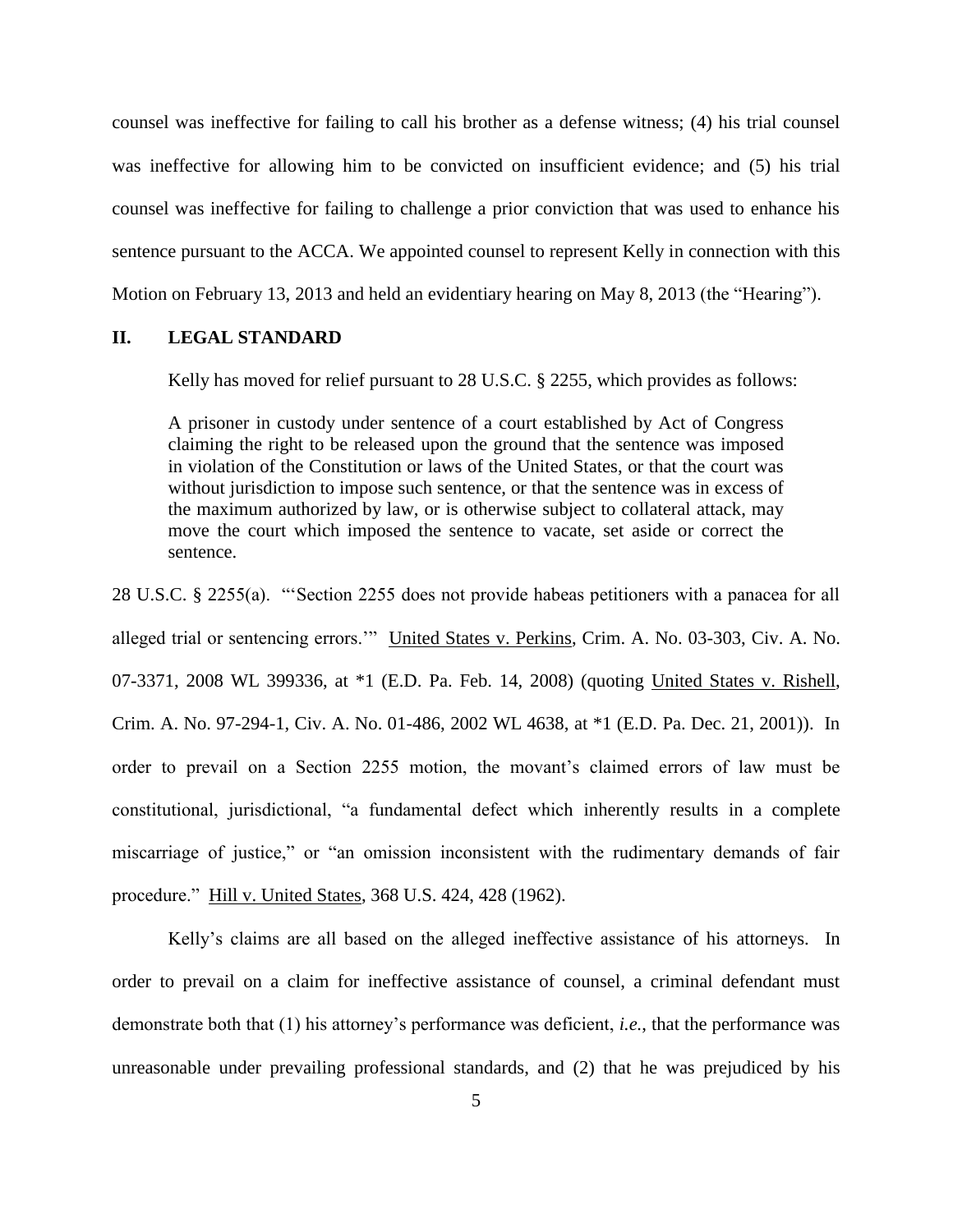attorney's performance. Strickland v. Washington, 466 U.S. 668, 687–88, 690-92 (1984). Prejudice is proven if "there is a reasonable probability that, but for counsel's unprofessional errors, the result of the proceeding would have been different." Id. at 694. "A reasonable probability is a probability sufficient to undermine confidence in the outcome." Id. Consequently, counsel cannot be found to be ineffective for failing to pursue a meritless claim. See United States v. Sanders, 165 F.3d 248, 253 (3d Cir. 1999) ("There can be no Sixth Amendment deprivation of effective counsel based on an attorney's failure to raise a meritless argument." (citations omitted)); see also Parrish v. Fulcomer, 150 F.3d 326, 328 (3d Cir. 1998)).

#### **III. DISCUSSION**

#### A. The Plea Offer

Kelly asserts in his Motion that the Government communicated a plea offer to his then attorney, Dina Chavar, between March and June 2007. (Kelly Mem. at 1.) He further asserts that he did not learn about the plea offer until months later, when his trial attorney, Ellen Brotman, found a note about the plea offer that had been written by Chavar in her case file. (Id.) According to Kelly, the note did not mention the terms of the offer, and he never learned the terms of the Government's plea offer. (Id.) Kelly contends that Chavar was ineffective for failing to notify him of the plea offer and that Brotman was ineffective for failing to attempt to re-open plea negotiations with the Government after she learned of the earlier plea offer.

In Missouri v. Frye, 132 S. Ct. 1399 (2012), the Supreme Court held that:

as a general rule, defense counsel has the duty to communicate formal offers from the prosecution to accept a plea on terms and conditions that may be favorable to the accused. . . . When defense counsel allowed the offer to expire without advising the defendant or allowing him to consider it, defense counsel did not render the effective assistance the Constitution requires.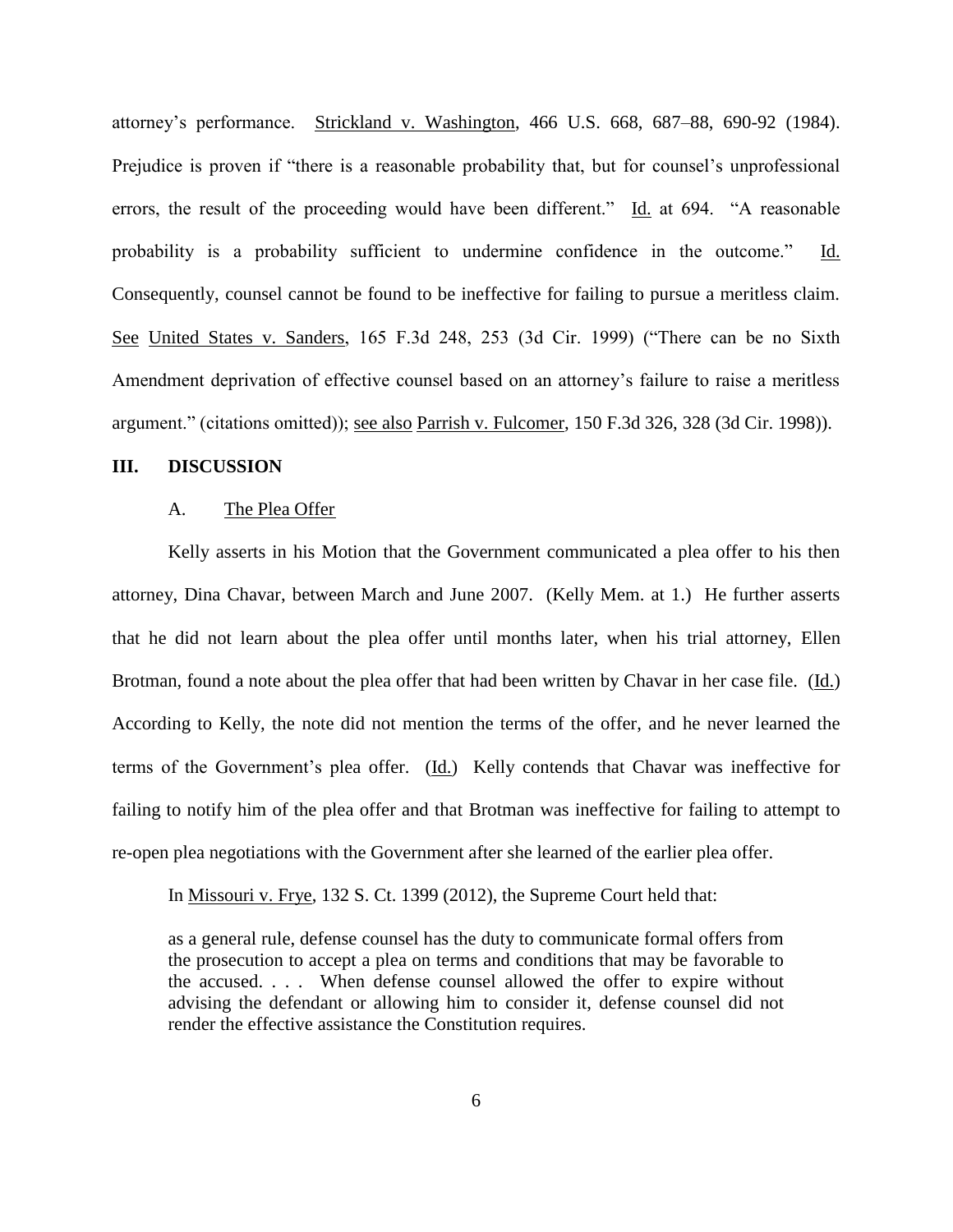Id. at 1408. The Supreme Court explained that, in order to show prejudice "where a plea offer has lapsed or been rejected because of counsel's deficient performance," the defendant must demonstrate a reasonable probability that he would have accepted the plea offer, that "the plea would have been entered without the prosecution cancelling it[,]" and that it would have resulted in "a plea to a lesser charge or a sentence of less prison time." Id. at 1409 (citation omitted).

The record shows that Kelly had several attorneys before Brotman was appointed to represent him. The Defender Association of Philadelphia, Federal Court Division was appointed to represent Kelly during Kelly's initial appearance in this case on February 14, 2007, and Kelly was first represented by Luis Ortiz. (Docket Nos. 5-6.) David Kozlow entered his appearance for Kelly on February 21, 2007. (Docket No. 10.) Kelly's third attorney, Dina Chavar, entered her appearance for Kelly on March 29, 2007. (Docket Nos. 10, 15.) Kelly had a conflict with Chavar regarding the manner in which she was handling his defense and he requested the appointment of new counsel. (5/8/13 Hr'g Tr. at 17-18, 20-21.) We appointed Stephen J. Britt, Esquire to represent Kelly on June 29, 2007, and vacated the appointment of the Defender Association. (6/29/09 Order.) Kelly was never comfortable with Britt's representation. (5/8/13 Hr'g Tr. at 21.) On September 25, 2007, at Kelly's request, we vacated Britt's appointment as Kelly's attorney and appointed Brotman to represent Kelly. (9/25/07 Order.)

During the May 8, 2013 Hearing, Kelly and Brotman both testified regarding whether Kelly was interested in entering into a guilty plea agreement prior to his trial and whether the Government had made a plea offer in this case. Kelly testified that he has maintained his innocence since the inception of this case, that he still maintains his innocence, and that it was his intention to go to trial. (5/8/13 Hr'g Tr. at 15-16, 70.) Kelly explained that he would only have been interested in pleading guilty if it would have enabled him to avoid the mandatory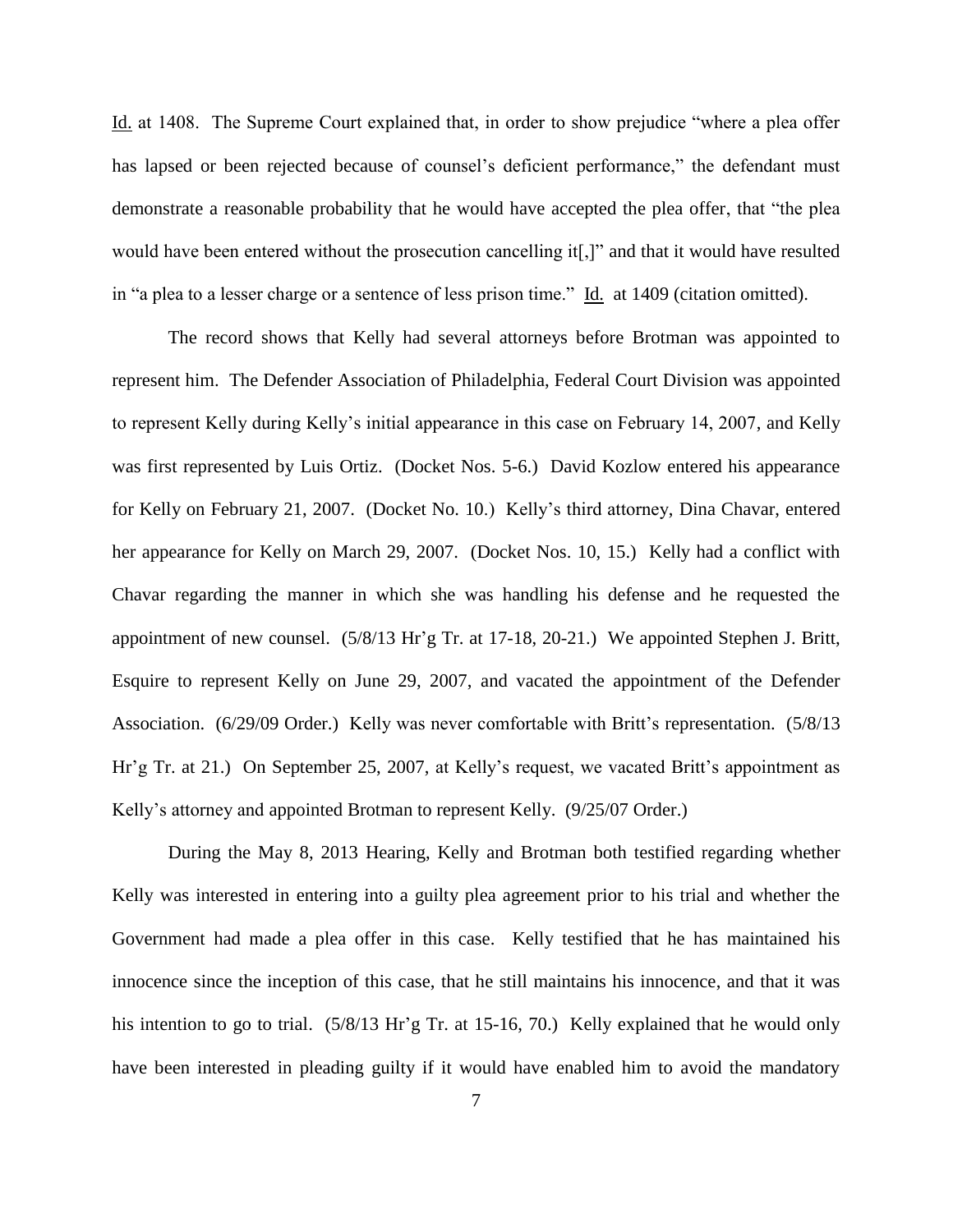minimum 15-year sentence required by the ACCA. (Id. at 63, 70.) Kelly never discussed a plea offer or cooperation with any of his attorneys before he discussed the note with Brotman. (Id. at 15, 16, 22.) After Brotman had been Kelly's attorney for a few months, and while they were getting ready for trial, she told him that Chavar had left a note in his file stating that there was a plea offer "and that if [he] wanted to help [the Government] resolve previous issues, that they wanted to talk to [him]." (Id. at 23-24.) Kelly did not ask Brotman to contact the Government to respond to that note. (Id. at 26-27.)

Brotman testified that she met with Kelly after she first agreed to represent him, and that he wished to go to trial. (Id. at 89-90. 135.) She nonetheless thought that he would be open to discussing a plea if the Government agreed to forego the ACCA enhancement. (Id. at 135.) However, Richard Zack, the Assistant United States Attorney prosecuting Kelly, would not agree to eliminate the ACCA enhancement. (Id.) Zack also refused a request from Brotman that he agree to allow Kelly to be prosecuted for being a felon in possession of a firearm in state court, where he would face a lesser sentence. (Id. at 131.) Brotman saw no point in further pursuing a plea agreement with the Government. (Id. at 135.)

Brotman brought to the Hearing a letter that Zack sent to Chavar on April 10, 2007, which Brotman located in her case file. (5/8/13 Hr'g Tr. at 129; Hr'g Ex. Court-1.) The letter, which largely concerned discovery and trial matters, also mentioned the possibility of a guilty plea. (Hr'g Ex. Court-1.) Specifically, the letter states the following: "If your client is interested in resolving the instant charges and to discuss [sic] resolving other matters that are currently under investigation by way of a guilty plea please call me." (Id. at 2.) Brotman did not find anything in her file that indicated that the Government had made a specific plea offer. (5/8/13 Hr'g Tr. at 131.)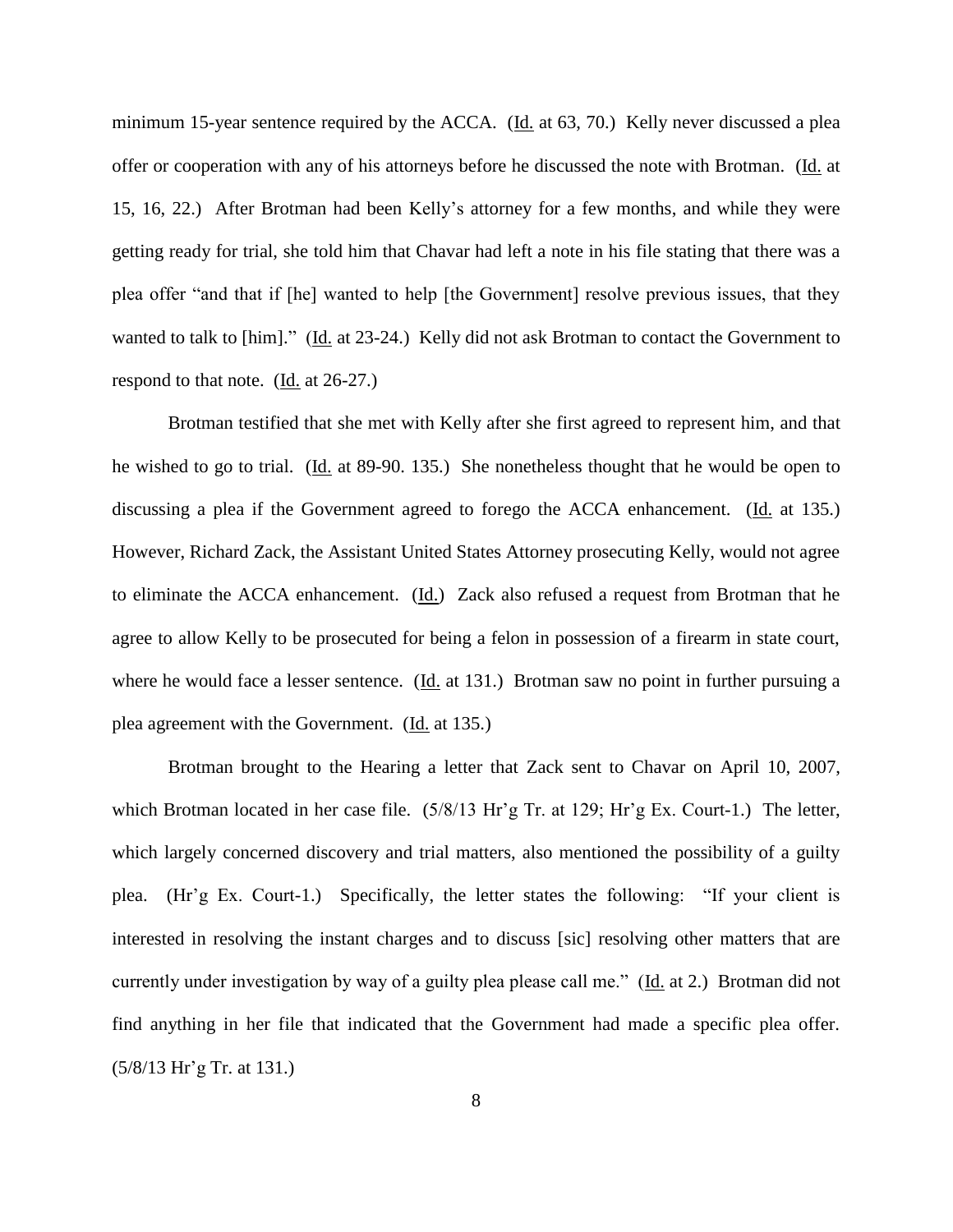Based on the evidence presented during the Hearing, we find that the Government did not make a plea offer to Kelly. Although Zack's letter to Chavar indicated that he would be willing to discuss a possible plea if Kelly was interested in pleading guilty and "resolving other matters" (Hr'g Ex. Court-1), there is no indication in the record before us that Kelly was interested in pleading guilty and resolving other matters<sup>3</sup> and, more importantly, there is no evidence that any plea offer was ever made. Since Chavar could not be ineffective for failing to tell Kelly about a plea offer that did not exist, we find this aspect of Kelly's ineffectiveness claim to be meritless. The record shows that Brotman spoke to Zack about alternatives that would have allowed Kelly to plead guilty to charges that did not include the ACCA enhancement, but Zack was not willing to agree to those alternatives. (Id. at 131, 135.) We thus conclude that Brotman was not ineffective for failing to pursue a plea agreement with the Government.

Moreover, we further find that this ineffectiveness claim is meritless because Kelly has failed to establish that he was prejudiced by his counsels' alleged failure to pursue a plea agreement on his behalf. The record shows that Zack was not willing to explore an alternative that would not include the ACCA enhancement. (Id.) Consequently, Kelly would have obtained no benefit from pleading guilty to the charge of felon in possession of a firearm in violation of 18 U.S.C. §  $922(g)(1)$ , because he still would have faced the fifteen year statutory mandatory minimum term of imprisonment for that offense pursuant to the ACCA. See 18 U.S.C. §  $924(e)(1)$ . In the absence of evidence that the Government would have offered a plea that allowed Kelly to receive less prison time, Kelly cannot show that he was prejudiced by either Chavar's failure to tell him about Zack's April 10, 2007 letter or Brotman's failure to further

 $3$ Kelly maintained his innocence throughout the proceedings in this case and wanted to go to trial. (5/8/13 Hr'g Tr. at 15-16.)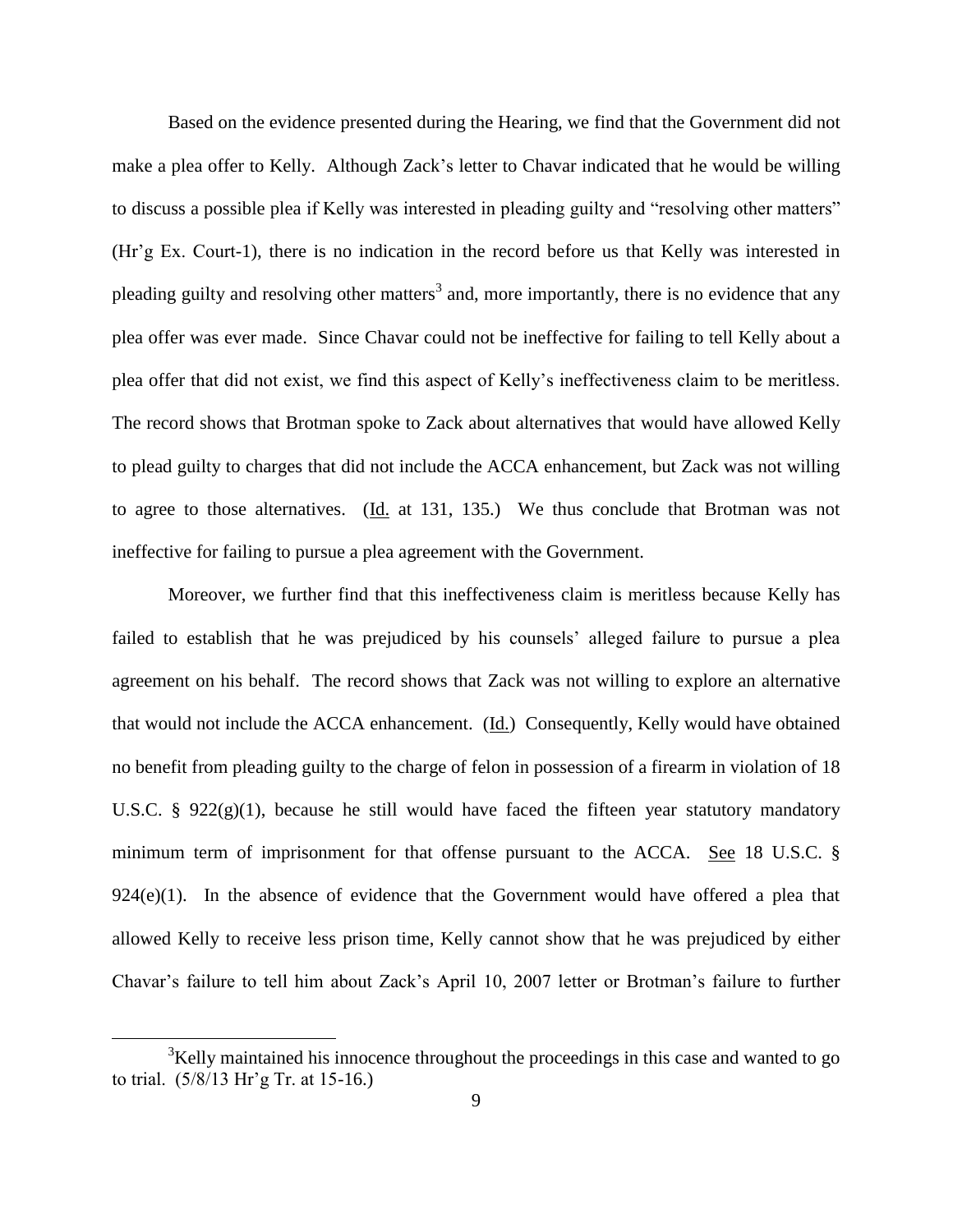pursue a plea agreement with the Government. In sum, Kelly has not established that either Chavar or Brotman was ineffective in connection with Zack's April 10, 2007 letter, or that he was prejudiced by counsel's conduct in connection with plea negotiations. We therefore conclude that Kelly is not entitled to relief as a result of his attorneys' allegedly ineffective assistance of counsel in connection with Zack's April 10, 2007 letter and we deny his first claim for relief. See Frye, 132 S. Ct. at 1408-09.

#### B. Counsel's Advice that Kelly Not Testify

 $\overline{a}$ 

Kelly argues that Brotman was ineffective in advising him against testifying in his own defense. Kelly bases this argument on his mistaken understanding, prior to and during the trial in this action, that the jury would decide whether he would be sentenced in accordance with the ACCA.<sup>4</sup> Specifically, Kelly maintains that his attorneys misled him regarding the ACCA charge and, as a result, he believed that since his Indictment mentioned  $\S 924(e)$ , the jury would decide

 ${}^5$ Count One of Indictment No. 07-123 states, in its entirety, as follows:

On or about February 4, 2007, in the Eastern District of Pennsylvania, defendant

<sup>&</sup>lt;sup>4</sup>The question of whether a defendant should be sentenced pursuant to the ACCA is decided by the trial judge at sentencing using the preponderance of the evidence standard. See Kelly, 403 F. App'x at 726. "[P]rior convictions that increase the statutory maximum for an offense are not elements of the offense and thus may be determined by the District Court by a preponderance of the evidence." United States v. Coleman, 451 F.3d 154, 159 (3d Cir. 2006) (citing Almendarez-Torres v. United States, 523 U.S. 224, 243 (1998)). The Third Circuit explained in Kelly, that "[s]imply put, 'recidivism . . . is a traditional, if not the most traditional, basis for a sentencing court's increasing an offender's sentence.'" Id. (quoting Almendarez-Torres, 523 U.S. at 243). While the holding of Almendarez-Torres has been called into question, see Alleyne v. United States, -- U.S. --, 2013 WL 2922116, at \*4 (2013) (overruling United States v. Harris, 536 U.S. 545 (2002) and holding that "any fact that increases the mandatory minimum is an 'element' that must be submitted to the jury"), it was the law at the time of Kelly's sentencing and remains so today. See Alleyne, 2013 WL 2922116, at \*9 n.1 ("Because the parties do not contest [Almendarez's] vitality, we do not revisit it for purposes of our decision today.").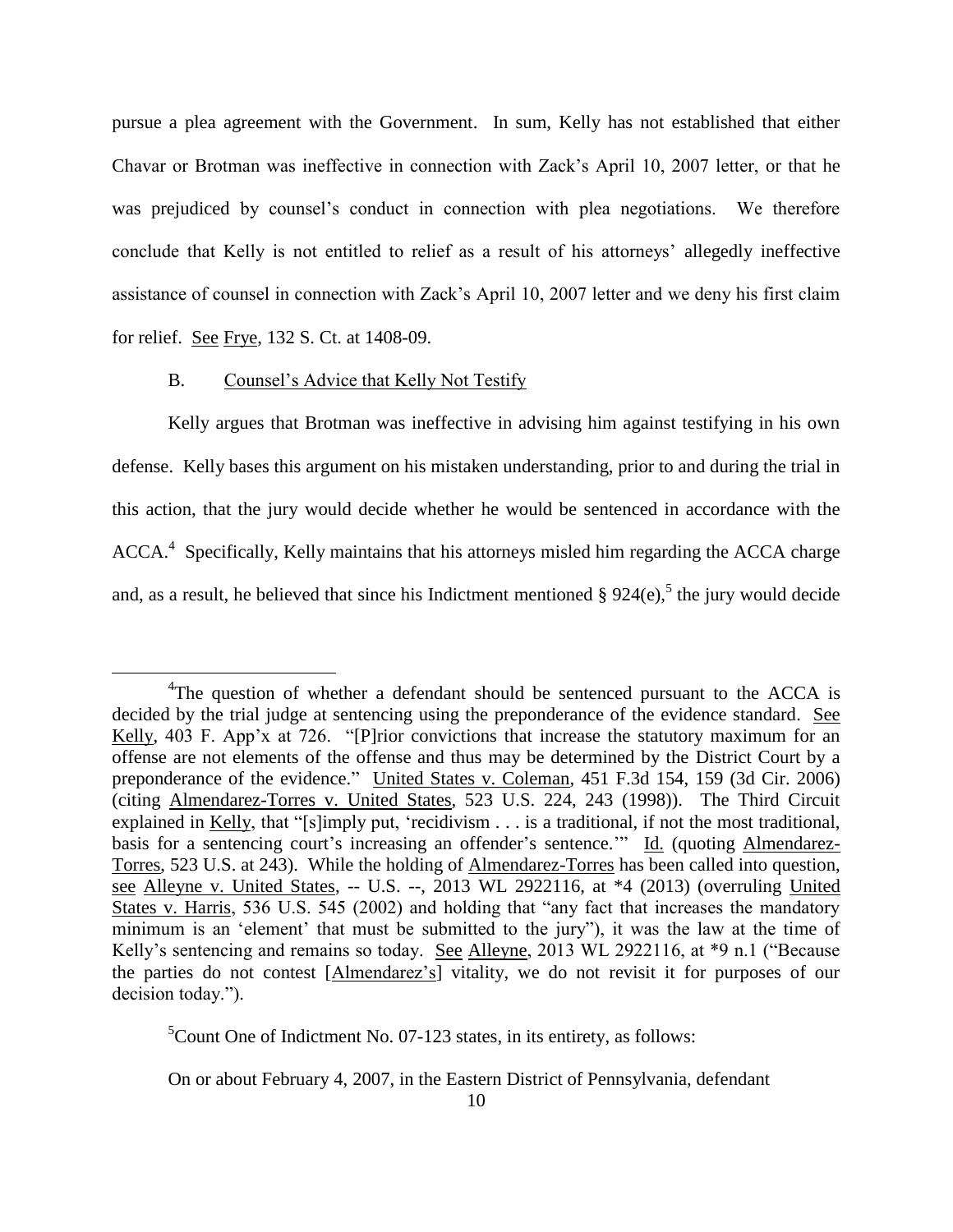whether his prior convictions satisfied the criteria for application of the ACCA enhancement. (Kelly Mem. at 3.)

Kelly testified during the Hearing that he understood at the time of his trial that it was ultimately his decision whether to testify at trial. (5/8/13 Hr'g Tr. at 43.) Prior to the trial, he discussed trial strategy with Brotman, including the advantages and disadvantages of testifying, and Brotman recommended that he not testify. (Id. at 83.) Brotman told him that, if he took the stand, Zack would be able to impeach him by cross-examining him regarding his criminal history. (Kelly Mem. at 3;  $5/8/13$  Hr'g Tr. at 44, 77.) Brotman also advised Kelly that, if he testified at trial, Zack would cross-examine him regarding his testimony in his Bucks County Court of Common Pleas trial on the DUI charge that arose from his February 4, 2007 arrest. (5/8/13 Hr'g Tr. at 81-82.) Specifically, she expected that Zack would cross-examine Kelly about his admission, during his Bucks County trial, that he lied to the police officers who arrested him regarding whether he had the key to the Dodge Intrepid at the time of his arrest. (Id. at 82-83.)

Kelly claims that his decision not to testify at trial was based solely on his mistaken belief that the jury would decide whether he would be sentenced in accordance with the ACCA. (Kelly Mem. at 3.) According to Kelly, he decided not to testify at trial because he thought that, if he were cross-examined about his previous convictions, he would be required to admit that he had

JAMES KELLY, JR., having been convicted in a court of the Commonwealth of Pennsylvania of a crime punishable by imprisonment for a term exceeding one year, knowingly possessed in and affecting interstate and foreign commerce, a firearm, that is, a loaded Smith and Wesson model 19-5, Serial Number ACC0157. In violation of Title 18, United States Code, Sections  $922(g)(1)$  and 924(e).

Kelly, Crim. No. 07-123, indictment (E.D. Pa. Mar. 8 , 2007).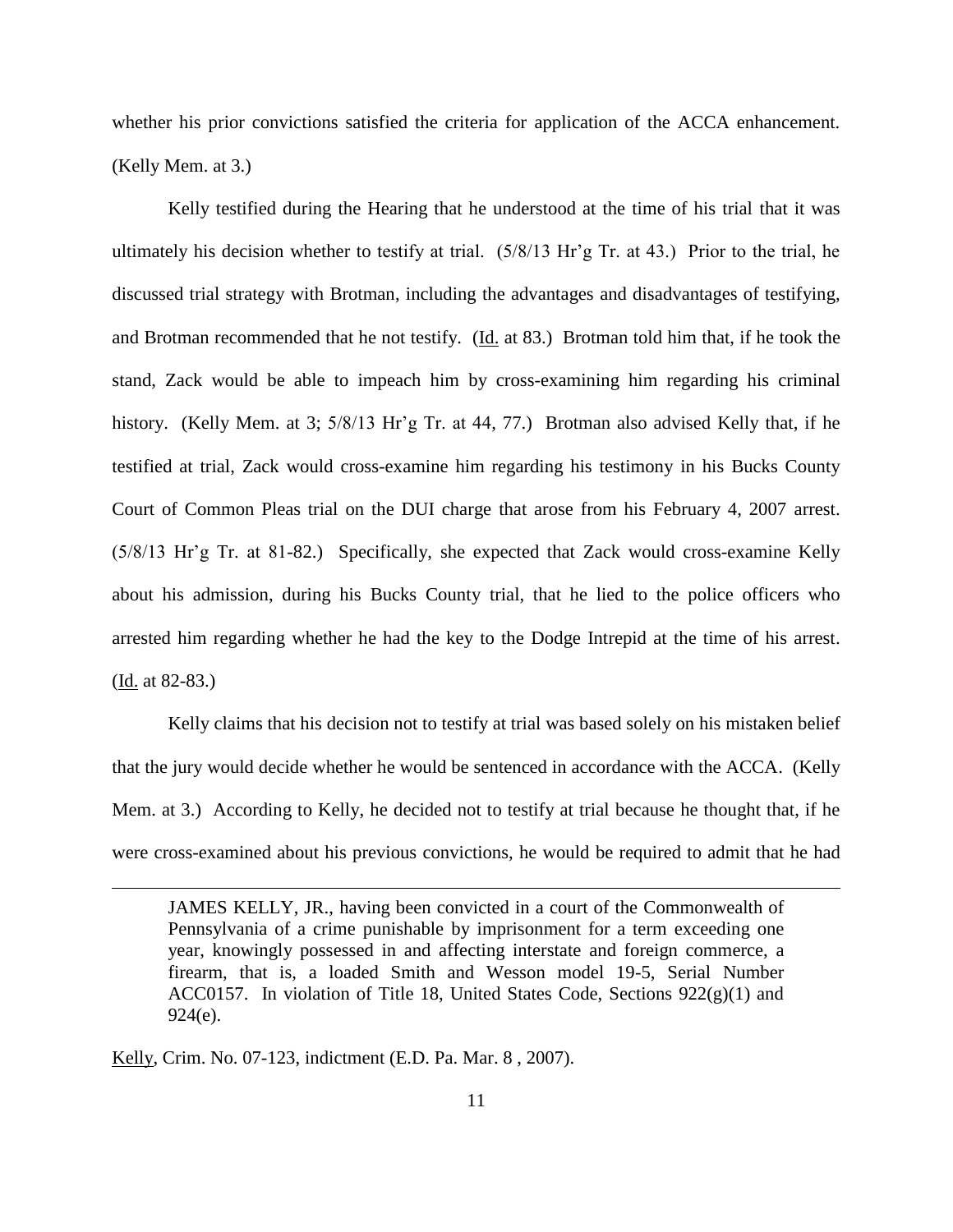been convicted of crimes of violence that would subject him to the ACCA enhancement. (5/8/13 Hr'g Tr. at 52.) Kelly claims that, if he had known that the jury would not decide the applicability of the ACCA, he would have chosen to testify. (Kelly Mem. at 3; 5/8/13 Hr'g Tr. at 49-51.) He also maintains that, if he had testified, he would have been able to refute evidence regarding certain items found in the Dodge Intrepid that linked him to the gun, by testifying that those items did not belong to him. (5/8/13 Hr'g Tr. at 51.)

While Kelly maintains that his attorneys misled him regarding whether the jury would decide the applicability of the ACCA, he admitted, during the Hearing, that none of his attorneys told him that the jury would decide whether he would be subject to the ACCA. (Id. at 44, 78.) Kelly also testified that he never told Brotman that he believed that the jury would decide whether he was subject to the ACCA and that his belief that the jury would decide the applicability of the ACCA was not based on anything that Brotman told him. (Id. at 53, 79, 84.)

Brotman testified during the Hearing that she had discussions with Kelly regarding whether he should testify at trial throughout her representation of him. (5/8/13 Hr'g Tr. at 101.) She told Kelly that he might need to testify at trial if she couldn't otherwise get pieces of his story into evidence, but that there were risks associated with testifying because of the possibility that he would be cross-examined regarding both his prior convictions and his testimony in the Bucks County Court of Common Pleas concerning the key to the Dodge. (Id. at 101-02.) On the day that the defense rested in this case, Brotman told Kelly that she was concerned about his testifying and that she did not think that he needed to testify:

I said to Mr. Kelly, . . . I really felt like the case couldn't have gone in any better. That, you know, we had a shot. And, you know, I was very concerned about -- I was concerned about him testifying. That . . . it would create issues for him and I said, you know, it's up to you, but I don't think the case could have gone in any better and . . . I think we can go without your testimony.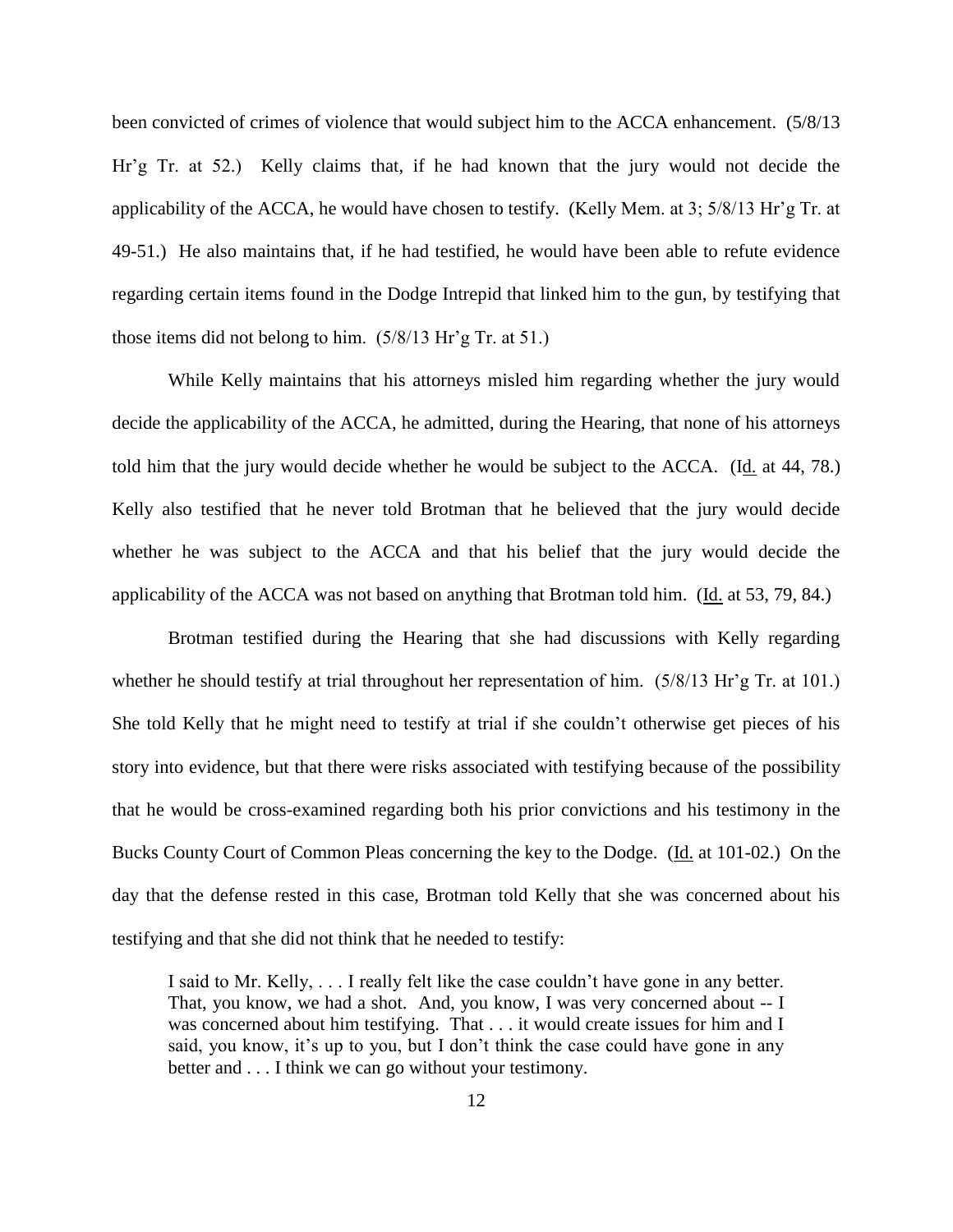(5/8/13 Hr'g Tr. at 102.) Brotman was particularly concerned that Kelly's Bucks County Court of Common Pleas testimony would be used against him if he testified in the instant case, but she made it clear to Kelly that it was his decision whether he should testify. (Id. at 104.)

When we assess an attorney's performance under Strickland, we must be

"highly deferential," and "indulge a strong presumption that counsel's conduct falls within the wide range of reasonable professional assistance; that is, the defendant must overcome the presumption that, under the circumstances, the challenged action might be considered sound trial strategy." [Strickland, 466 U.S. at 689] (citation and internal quotation omitted). It is "only the rare claim of ineffectiveness of counsel that should succeed under the properly deferential standard to be applied in scrutinizing counsel's performance." United States v. Gray, 878 F.2d 702, 711 (3d Cir. 1989).

United States v. Hankerson, 496 F.3d 303, 310 (3d Cir. 2007). Based on the evidence presented during the May 8, 2013 Hearing, we find that Kelly has not overcome the presumption that, under the circumstances, Brotman's advice that he not testify during his trial was sound trial strategy. Brotman informed Kelly that he was the one who would make the decision regarding whether he would testify at trial. She discussed with Kelly the pros and cons of testifying at trial. She told Kelly that she was concerned that, if he testified, he would be subject to crossexamination regarding his prior convictions and his admission, during his Bucks County trial, that he lied to the Lower Southampton Township Police Officers who arrested him in this case. Kelly has admitted that Brotman did not say anything to him that caused him to misunderstand the role of the jury vis-a-vis the application of the ACCA and that he did not say anything to Brotman that would make her aware that he mistakenly believed that the jury would decide whether he should be sentenced in accordance with the ACCA. We conclude that Kelly has not established that Brotman's advice that he not testify at trial was unreasonable under prevailing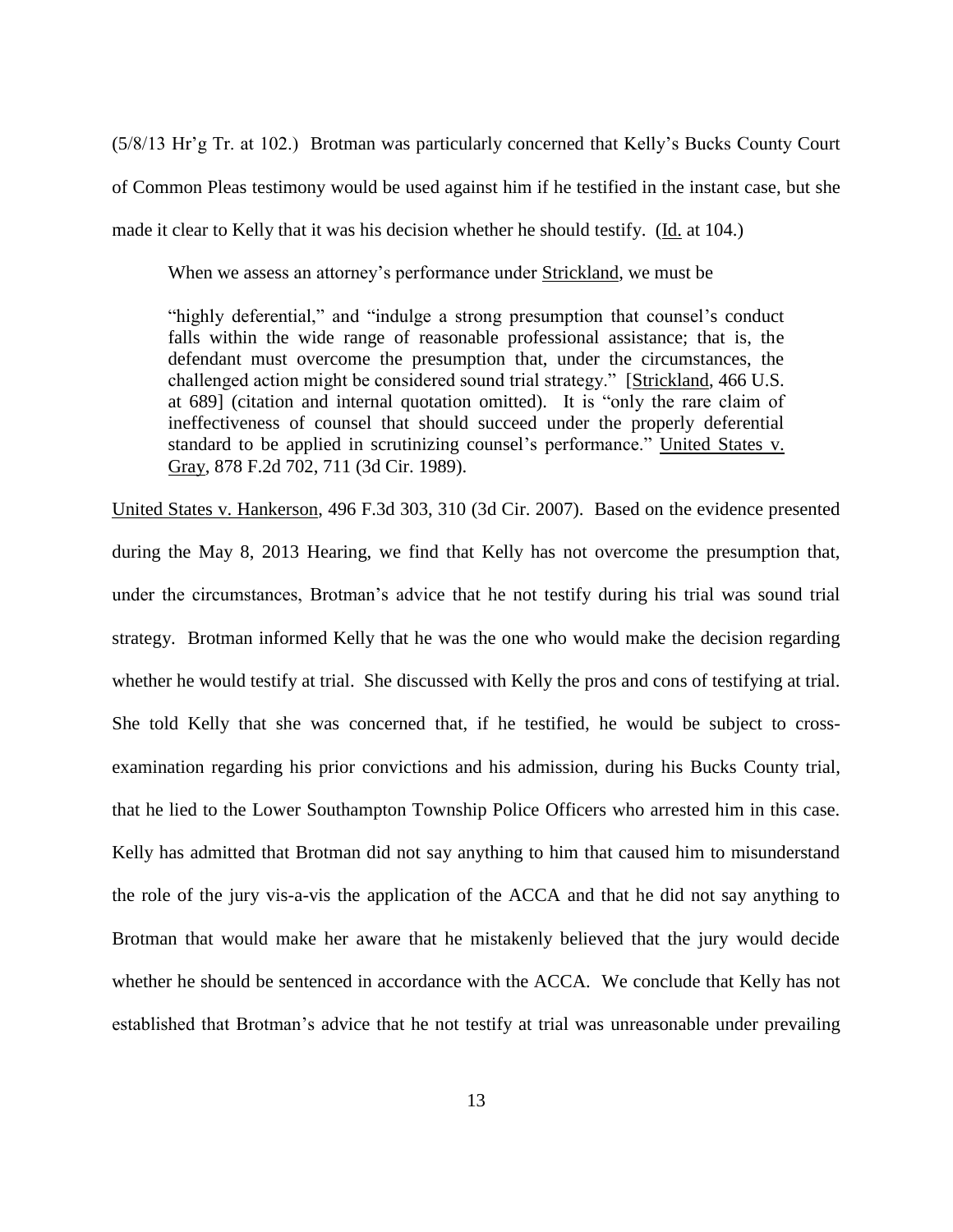professional standards and, therefore, that he has not established that Brotman was ineffective.

See Strickland, 466 U.S. at 687-88. Accordingly, we deny Kelly's second claim for relief.

## C. Failure to Call Danny Kelly as a Trial Witness

Kelly argues that Brotman was ineffective in that she failed to call his brother, Danny

Kelly, as a defense witness. Kelly and Brotman maintained the following theory of the defense

at trial:

the defense asserts that the defendant's brother, Daniel Kelly, placed the black leather jacket and the gun in the white Dodge Intrepid in the early morning hours of February 4, 2007, Super Bowl Sunday, and that the defendant, James Kelly, Jr., was unaware that this had occurred and drove the car without knowing that a gun was within it.

 $(1/16/08 \text{ N.T. at } 103-04.)$ <sup>6</sup> James Kelly maintains that his brother's testimony was crucial to his

theory of the defense and would have convinced the jury that he was not guilty of the crime

charged:

 $\overline{a}$ 

Had Danny Kelly been called, his testimony would have provided crucial evidence needed to support Kelly's defense, that Kelly had no knowledge that a gun was in the car he was driving. Danny Kelly had placed the gun in the car, and he had not told Kelly it was there. Danny Kelly was the only person who could have affirmatively corroborated Kelly's defense, which focused on the circumstances of Danny Kelly placing the gun in the car. The jury should have been allowed to hear and evaluate Danny Kelly's testimony.

(Kelly Mem. at 5 (citation omitted).) During the Hearing, Kelly explained how he ended up driving the Dodge the night of February 4, 2007 as follows. Around 8:45 p.m., he received a call from his brother Danny who said that he (Danny) had been arrested and was being held on \$25,000 bail at the 15th District in Philadelphia. (5/8/13 Hr'g Tr. at 28-29.) Danny was living with Kelly at that time. (Id. at 29.) Kelly and his sister, Kathleen Redding, drove to District 15

<sup>&</sup>lt;sup>6</sup>This quote is an excerpt from Kelly's theory of the defense jury instruction which we read to the jury on January 16, 2008 at Kelly's request.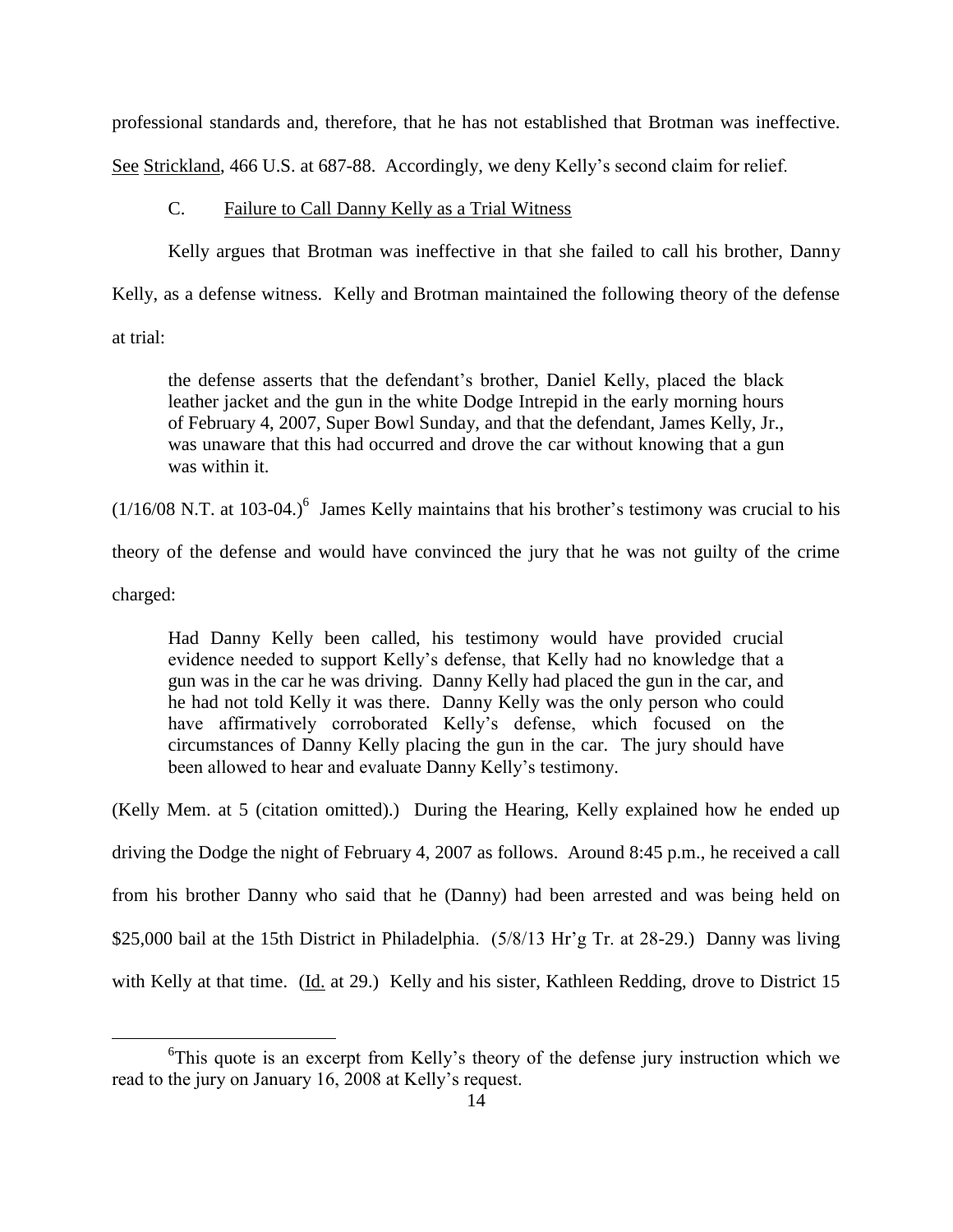and picked up a key ring, Danny's wallet and a cell phone. (Id. at 29-30.) A police officer at the District told Kelly that Danny had been arrested at the Roosevelt Motor Lodge and that the car Danny had been driving was still there. (Id. at 30.) Kathleen drove Kelly to the Roosevelt Motor Lodge to pick up the car. (Id. at 30-31.) Kelly then drove away from the Roosevelt Motor Lodge and, after he returned to Bucks County, he was stopped by the police. (Id.) The robbery charges against Danny were later dropped without prejudice. (Id. at 36-37.)

Kelly believes that, if Danny had testified, Danny would have told the jury that he was involved in an armed robbery, that he was using a car belonging to Kelly's wife, that the gun in the car was his (Danny's), and that he never told Kelly that there was a gun in the car. (Id. at 37.) Kelly relies on two May 2008 notes signed by Danny. The first note, dated May 5, 2008 and notarized on June 5, 2008, states that: "I Danny Kelly was willing to testify on Jan. 15 2008 at my brother James Kelly[']s trial that he was unaware and had no knowledge that there was a firearm in his wife's car (Tracy Kelly) when he picked it up on Feb 4 2007." (Hr'g Ex. P-5.) Danny's other note, dated May 19, 2008 and notarized on May 19, 2008, states as follows:

I Danny Kelly recieved [sic] a subpoena to appear in court on Jan 15, 2008 for my brother James Kelly and was willing and able to attend but was never called in to testify and also on the date of Feb 4, 2007 I was arrested and held at the 15th district and called my brother James Kelly to come up and pick up my belongings (car keys cell phone and cash money).

(Hr'g Ex. P-4.)

Brotman testified during the Hearing about her decision not to call Danny as a trial witness. She testified that she initially wanted to call Danny to testify that the gun in the Dodge Intrepid was his gun. (5/8/13 Hr'g. Tr. at 97.) She met with Danny a couple of times but "he was reluctant to testify that it was his gun." (Id.) The armed robbery charges against Danny had been dismissed because the victim didn't want to press charges, but Brotman theorized that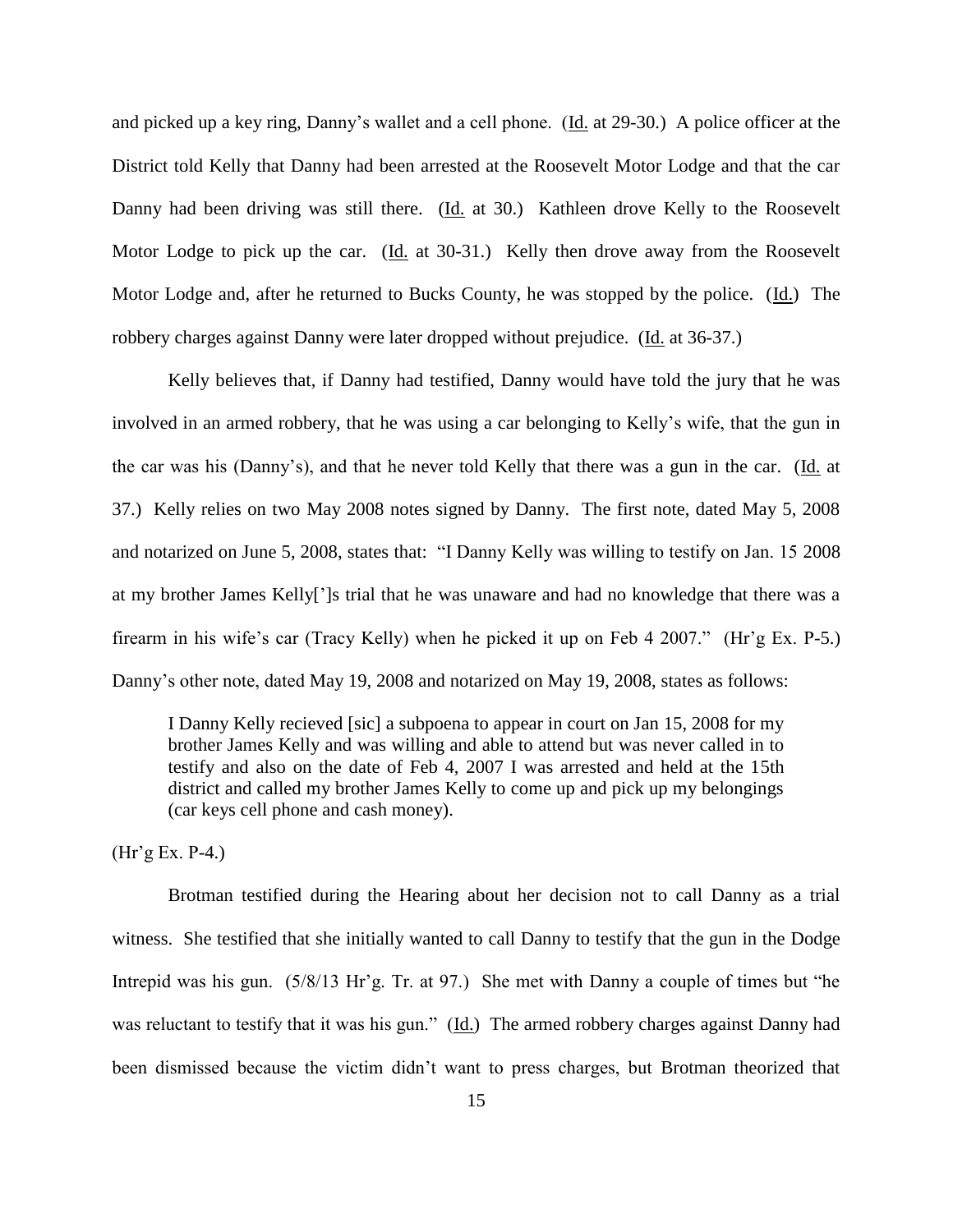Danny's reluctance to testify was connected to his concerns about the possible effect his testimony might have on his Fifth Amendment right against self-incrimination. (Id. at 95-98.) Brotman also doubted that Danny would be a good witness, because he had a history of drug abuse, and she thought that an association with him would be negative for her client. (Id. at 96.) In addition, Brotman was also concerned that Danny "might be a difficult witness to control on the stand in terms of what he might say and [she] felt like it would be easier if [she] could get the story in otherwise." (Id. at 100.) Brotman believed, during the trial, that she had gotten all of the facts supporting the theory of the defense into evidence through witnesses other than Danny. (Id. at 98-99, 100-101.)

The following evidence related to the theory of the defense was admitted at trial. Ernest Reid testified that on February 4, 2007, he drove to the Roosevelt Inn, where Danny robbed him at gunpoint. (1/15/08 N.T. at 152-55.) Reid stated that Danny was wearing a black leather jacket during the robbery. (Id. at 155.) Reid identified Government Trial Exhibit 24 as a photograph of the black leather jacket. (Id.) Philadelphia Police Officer Kenneth Smith testified that he investigated that armed robbery. (Id. at 173.) According to Officer Smith, the victim described the robber as "a white male wearing a black leather jacket, a black Philadelphia Eagles jersey with the number 5 on it, and blue jeans." (Id. at 174.) Officer Smith and several other police officers found Danny in a room at the Roosevelt Inn. (Id. at 174-75.) When the police officers found him, Danny was dressed as the victim described, except that he was wearing a dark brown leather bomber jacket. (Id. at 176.) Officer Smith testified that the black leather jacket pictured in Government Trial Exhibit 24 was not the leather jacket that Danny was wearing when the police officers found him. (Id.) The police officers searched the hotel room where Danny was found, but did not find a gun on the premises. (Id. at 177.) Officer Smith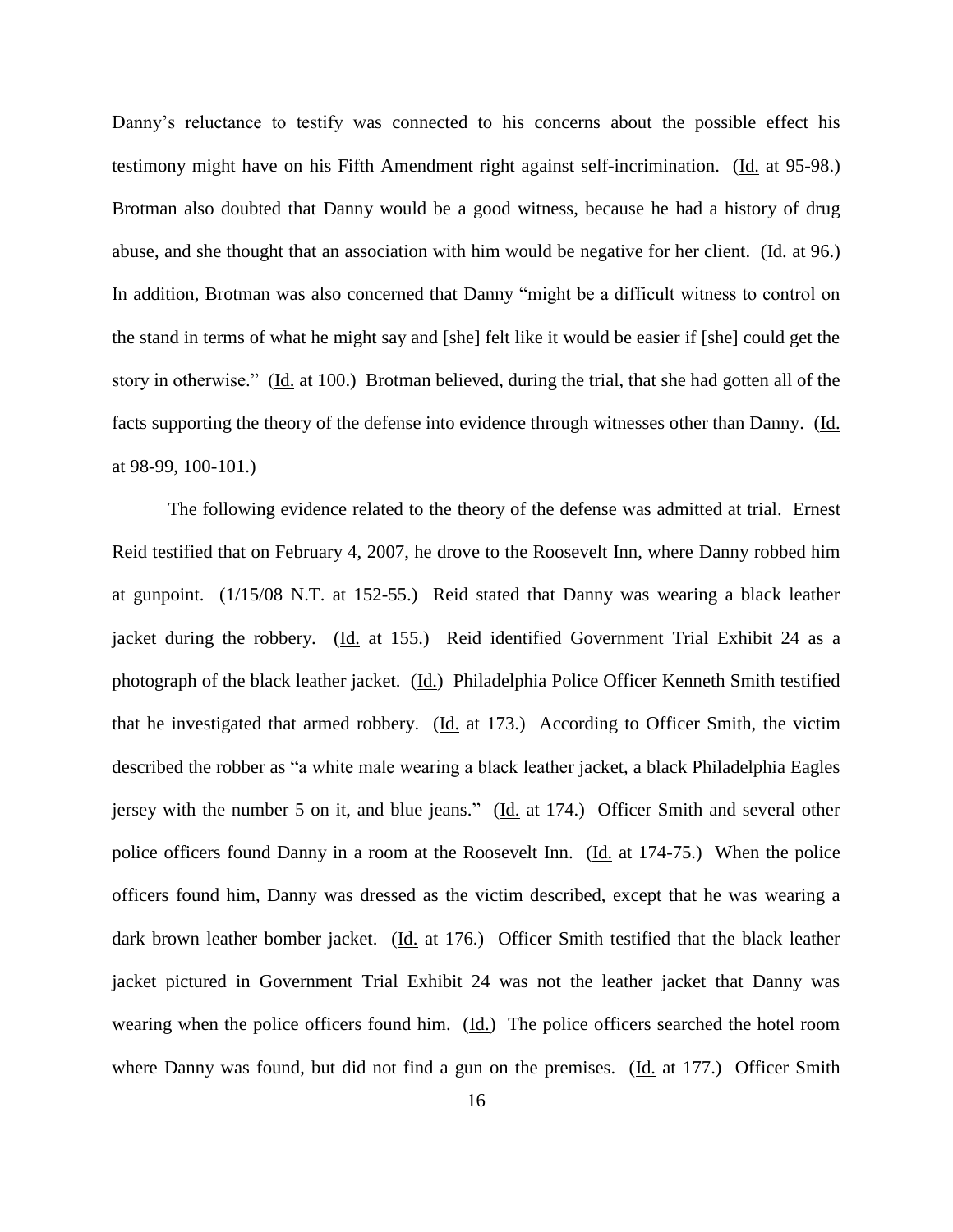believed that about 40 minutes elapsed between the time of the robbery and the time that the police officers found Danny. (Id. at 180.)

Several witnesses testified that Danny was staying with James and Tracy Kelly around February 4, 2007, that Danny had been known to drive Tracy's car, and that Danny wore Kelly's black leather jacket. Jacqueline McGuire, a neighbor of the Kellys, testified that Danny and his wife began staying with the Kellys sometime around Thanksgiving of 2006. (Id. at 182-83.) While Danny was staying with the Kellys, McGuire often saw Danny driving Tracey's car and also saw Danny wearing the black leather jacket pictured in Government Trial Exhibit 24. (Id. at 183-84.) Jason Desautel, Kelly's stepson, testified that Danny and his wife Janet were staying with him, his mother, his stepfather, and his brother the weekend of the 2007 Super Bowl. (Id. at 186-87.) Jason had to lend his car to his mother and stepfather on Super Bowl Sunday because Danny had taken their car. (Id. at 187.) Jason also testified that he had seen Danny wear his stepfather's black leather jacket and he identified Government Trial Exhibit 24 as being a picture of that black leather jacket. (Id. at 189.) Kelly's son, James Kelly, III, testified at trial that he visited his parents from mid-December, 2006 until January 1, 2007. (Id. at 194-96.) While he was there, Danny and Danny's girlfriend Janet were staying at his parent's house. (Id. at 196.) James Kelly, III further testified that Danny borrowed his mother's car every now and then and also borrowed his father's clothes, including his black leather jacket. (Id. at 198-99.) James Kelly, III identified Government Trial Exhibit 24 as a picture of the black leather jacket that Danny borrowed from his father. (Id. at 199.)

Three witnesses testified that Kelly attended a Super Bowl party on February 4, 2007. Jason Desautel testified that, around 6:45 p.m. on February 4, 2007, he drove his mother and stepfather to the home of Kathleen Redding for a Super Bowl party because Danny had his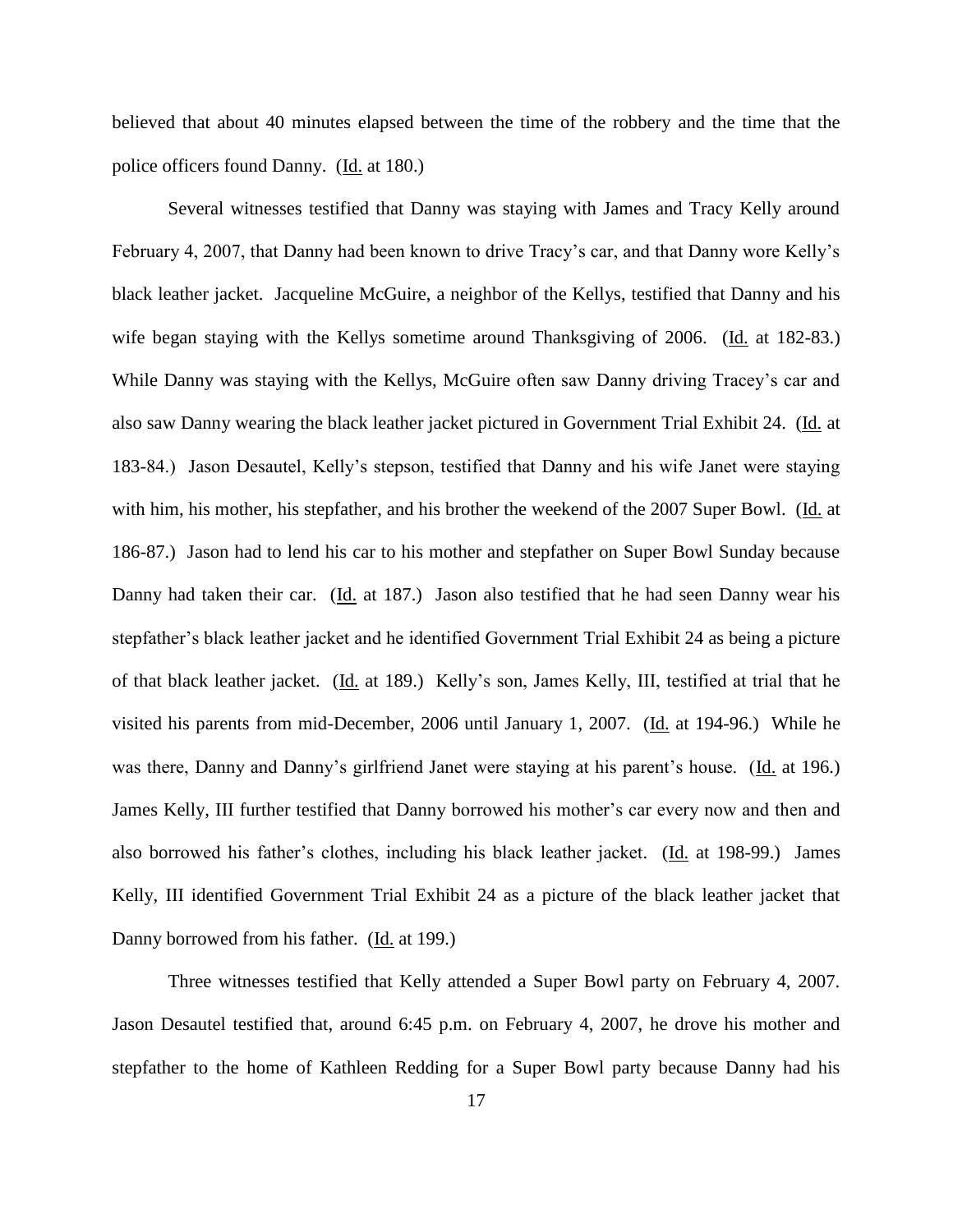parents' car. (Id. at 187-88, 190.) Kevin Redding, Kathleen's husband, testified that he had a Super Bowl Party on Super Bowl Sunday 2007 and that the Kellys attended the party. (Id. at 201-02.) Kathleen Redding also testified that the Kellys attended the Super Bowl party at her house on February 4, 2007. (1/16/08 N.T. at 15.) Kelly was not wearing his black leather jacket at the party. (Id. at 16.)

Kathleen Redding testified that Kelly got a phone call from Danny during the party. (Id.) As a result of that phone call, Kelly asked Kathleen to take him to his car, and, around 8:45 p.m., she and the Kellys left the party. (Id. at 16-17.) Kathleen first drove Tracy home and then drove to the police station where Danny was being held, to pick up Danny's keys and wallet. (Id. at 17.) Kelly went into the police station and returned about ten minutes later. (Id. at 18.) Kathleen then drove Kelly to the Roosevelt Motor Lodge. (Id.) The Kellys' Dodge was at the Roosevelt Motor Lodge. (Id. at 18-20.) Kathleen left at the Roosevelt Motor Lodge and saw him get in the Dodge. (Id. at 20.) She then followed him as he drove back towards Warminster, Pennsylvania, and watched as he was pulled over by the police. (Id. at 20.) She watched Kelly interact with the police officers for a few minutes and then left and drove home. (Id. at 22.)

Police Officer Montalbano, who arrested Kelly for DUI the night of February 4, 2007, testified that he saw a black leather jacket lying flat on the seat of the Dodge Intrepid where Kelly had been sitting. (1/14/2008 N.T. at 148.) Officer Landamia, who conducted the inventory search of the Dodge following Kelly's arrest, identified Government Trial Exhibit 24 as being a picture of the black leather jacket that he recovered from the driver's seat of the Dodge. (1/15/08 N.T. at 22.) Officer Landamia removed the jacket from the car to return to Kelly because it was very cold out and Kelly was not wearing a coat. (Id.) Officer Landamia also found a brown wallet on the front passenger seat. (Id. at 32.) Danny's I.D was in the wallet.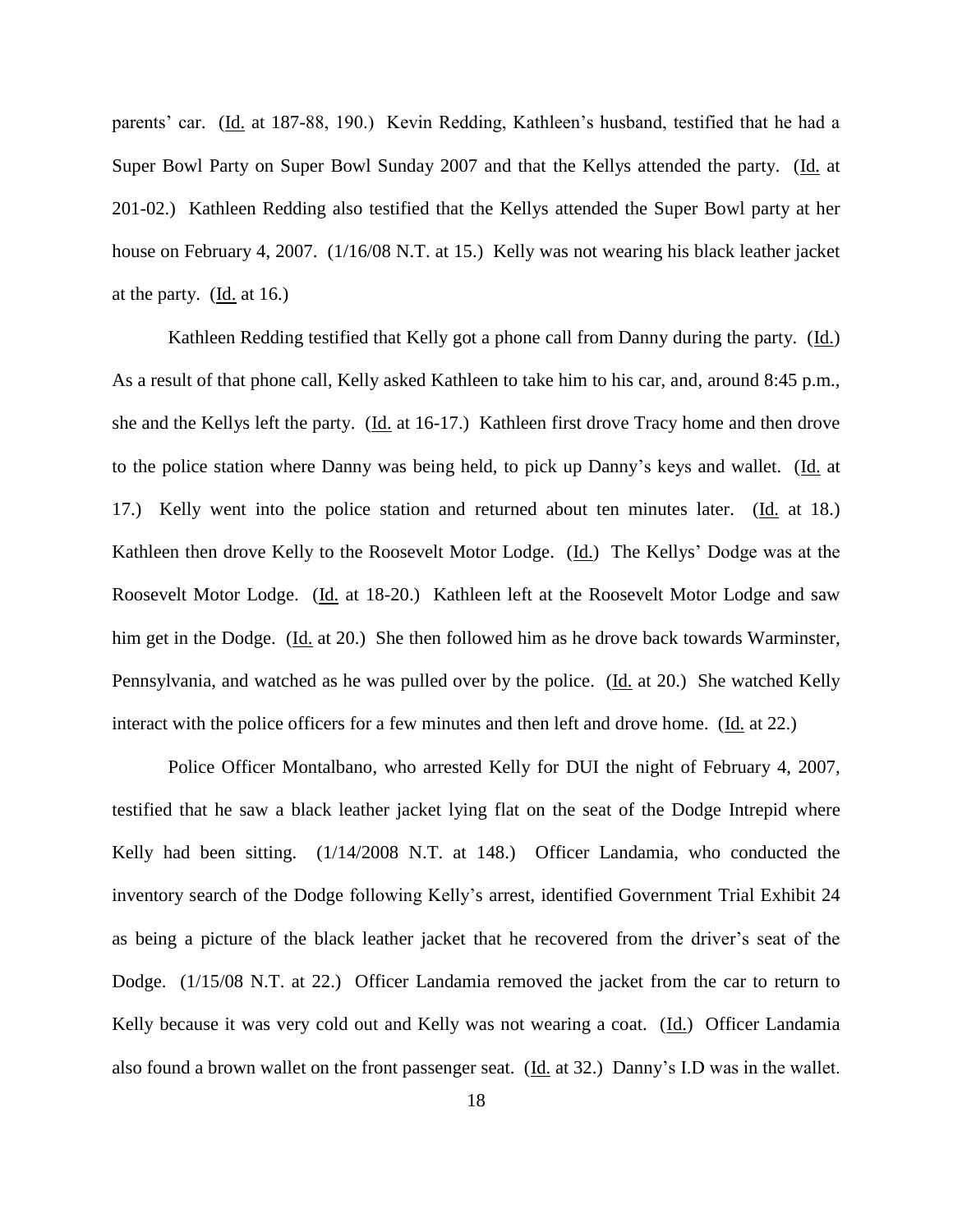(Id.) Officer Landamia put the wallet with the rest of the belongings that he took out of the car and gave them to Corporal Montalbano at the police station. (Id. at 32, 37.) Both Officer Landamia and Officer Montalbano testified that Kelly asked for the black leather jacket pictured in Government Trial Exhibit 24 when he saw it at the police station. (Id. at 38-39; 1/14/08 N.T. at 148.)

The above-referenced trial testimony thereby provides support for the following facts pertaining to theory of the defense: (1) Danny wore Kelly's black leather jacket and drove Tracy's car; (2) Danny had Tracy's car on February 4, 2007; (3) Danny robbed Reid at gunpoint at the Roosevelt Motor Lodge on February 4, 2007; (4) Danny was wearing Kelly's black leather jacket when he robbed Reid; (5) the police did not recover the gun Danny used to rob Reid when they arrested Danny; (6) Kelly did not wear his black leather jacket at the Reddings' Super Bowl party on February 4, 2007; (7) Kathleen Redding left her Super Bowl party on February 4, 2007 to drive Kelly to the police station to pick up Danny's wallet and car keys; (8) Kathleen Redding then drove Kelly to the Roosevelt Motor Lodge, where she saw him get into Tracy's Dodge; (9) Kathleen Redding followed Kelly back to Warminster, where she saw him being pulled over by the police.

Based on the evidence presented during the Hearing and the evidence presented during Kelly's trial, we find that Kelly has not overcome the presumption that, under the circumstances, Brotman's decision not to call Danny as a trial witness was sound trial strategy. As we noted above, Brotman considered calling Danny as a witness, but chose not to do so because she believed that he was reluctant to testify, that he would be difficult to control on the witness stand, and that his history of drug abuse might reflect badly on him and on Kelly. (5/8/13 Hr'g Tr. at 95-98.) At the time that she decided not to call Danny as a witness, Brotman also believed that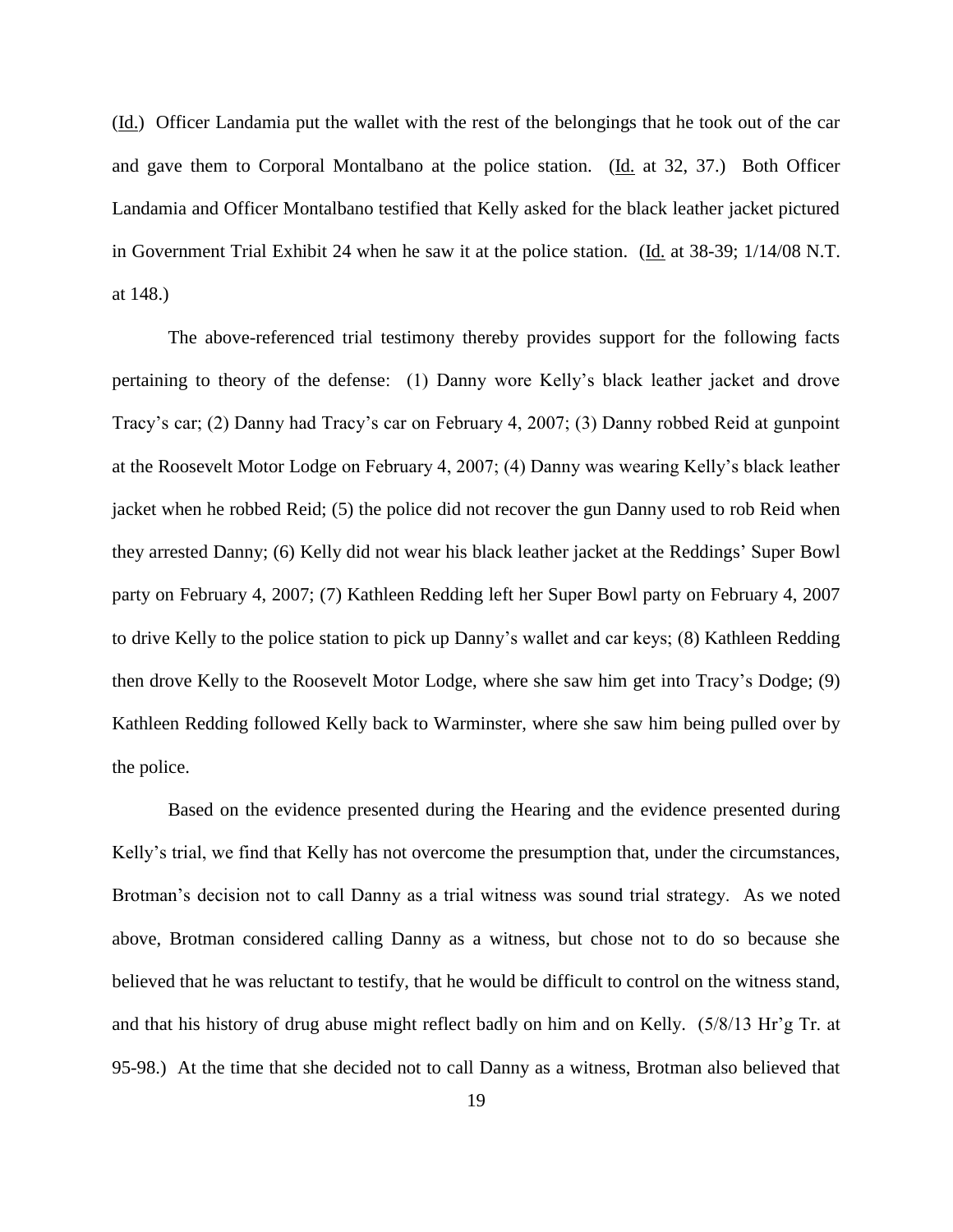she had presented the facts she needed to establish the theory of the defense into evidence through other witnesses. (Id. at 100.) Brotman also thought that "it was better to blame somebody that wasn't on the stand . . . th[a]n have that person come to the stand and maybe mess it up somehow." (Id. at 101.) We conclude that Kelly has not established that Brotman's decision not to call Danny as a trial witness was unreasonable under prevailing professional standards and, therefore, that he has not established that she was ineffective on that basis. See Strickland, 466 U.S. at 687–88. We consequently deny Kelly's third claim for relief.

## D. Insufficient Evidence

Kelly argues that Brotman was ineffective in that she allowed him to be convicted based on evidence that was legally insufficient to sustain a guilty verdict. Kelly specifically argues that Brotman did not do enough to challenge what he contends are three inferences that the Government urged the jury to draw in order to find that Kelly knew that the gun was in the car: (1) that Kelly hid the key to the Dodge Intrepid in his sock; (2) that Kelly used his jacket to conceal the gun; and (3) that a gun lock found in the trunk of the car showed that Kelly owned the gun. (Kelly Mem. at 6.) Kelly previously argued on direct appeal that the Government did not prove at trial that he knew that the gun was in the car. Kelly, 403 F. App'x at 725. The Third Circuit rejected Kelly's sufficiency of the evidence argument, concluding that the jury had "substantial evidence from which [it] could reasonably conclude that Kelly had knowledge of the gun's presence." Id. Absent an intervening change in the governing substantive law or other exceptional circumstances, § 2255 generally "may not be employed to relitigate questions which were raised and considered on direct appeal." United States v. DeRewal, 10 F.3d 100, 105 n.4 (3d Cir. 1993) (citations omitted); see also Davis v. United States, 417 U.S. 333, 342 (1974) (stating that an intervening change in governing substantive law that makes petitioner's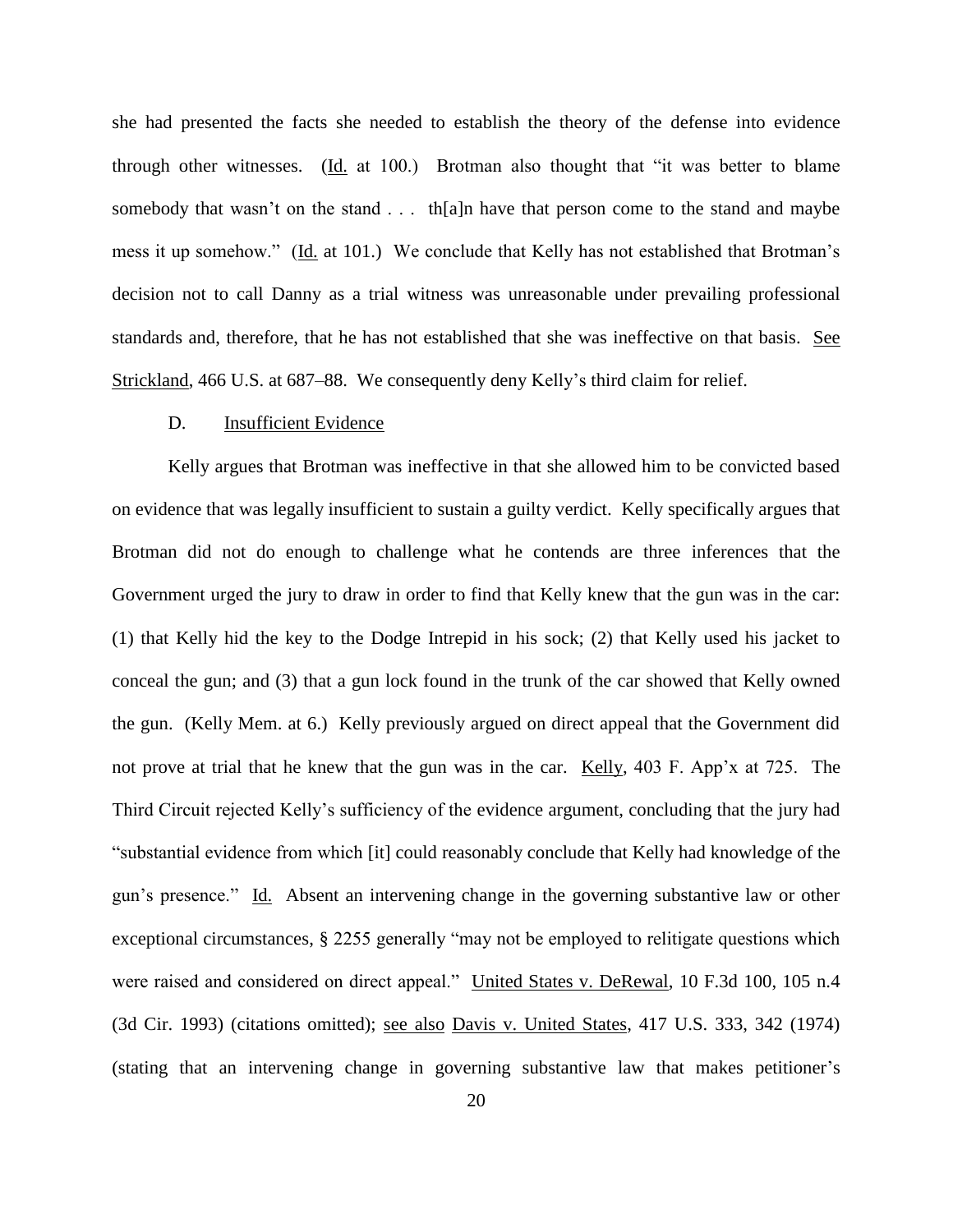conviction and punishment unlawful constitutes exceptional circumstances that justify collateral relief under § 2255 after unsuccessful litigation of the issue on direct appeal). During the Hearing, Kelly, through his attorney, conceded that the issue of whether there was sufficient evidence to support his conviction has already been decided. (5/8/13 Hr'g Tr. at 14.) Kelly has not argued that an intervening change in the law, or some other exceptional circumstance has occurred since he litigated these issues on direct appeal. We conclude, therefore, that Kelly cannot reassert his insufficiency of the evidence claim through a § 2255 claim of ineffective assistance of counsel. We therefore deny Kelly's fourth claim for relief.

### E. Kelly's Prior Conviction

Kelly contends that Brotman was ineffective in that she failed to challenge one of the three previous convictions that led to his being sentenced as a career offender pursuant to the ACCA. The ACCA, 18 U.S.C. § 924(e), provides as follows:

In the case of a person who violates section  $922(g)$  of this title and has three previous convictions by any court referred to in section  $922(g)(1)$  of this title for a violent felony or a serious drug offense, or both, committed on occasions different from one another, such person shall be fined under this title imprisoned not less than fifteen years . . . .

18 U.S.C. § 924(e). At sentencing, we found that Kelly had three prior convictions in the Court of Common Pleas of Philadelphia County that mandated the application of the ACCA: (1) a March 18, 1991 conviction for manufacture/delivery/possession with intent to manufacture or deliver a controlled substance (Docket No. CP-51-CR-0421931-1989), (2) a September 30, 1982 conviction for robbery and criminal conspiracy (Docket No. CP-51-0309591-1982); and (3) an April 22, 1982 conviction for robbery (Docket No. CP-51-0428331-1980). (PSI ¶¶ 23, 34, 41, 46; 6/26/08 Tr. at 40.) Kelly does not contest his convictions for the two robberies, but he denies that he has ever been convicted for a drug offense. (Kelly Mem. at 11.) Kelly contends that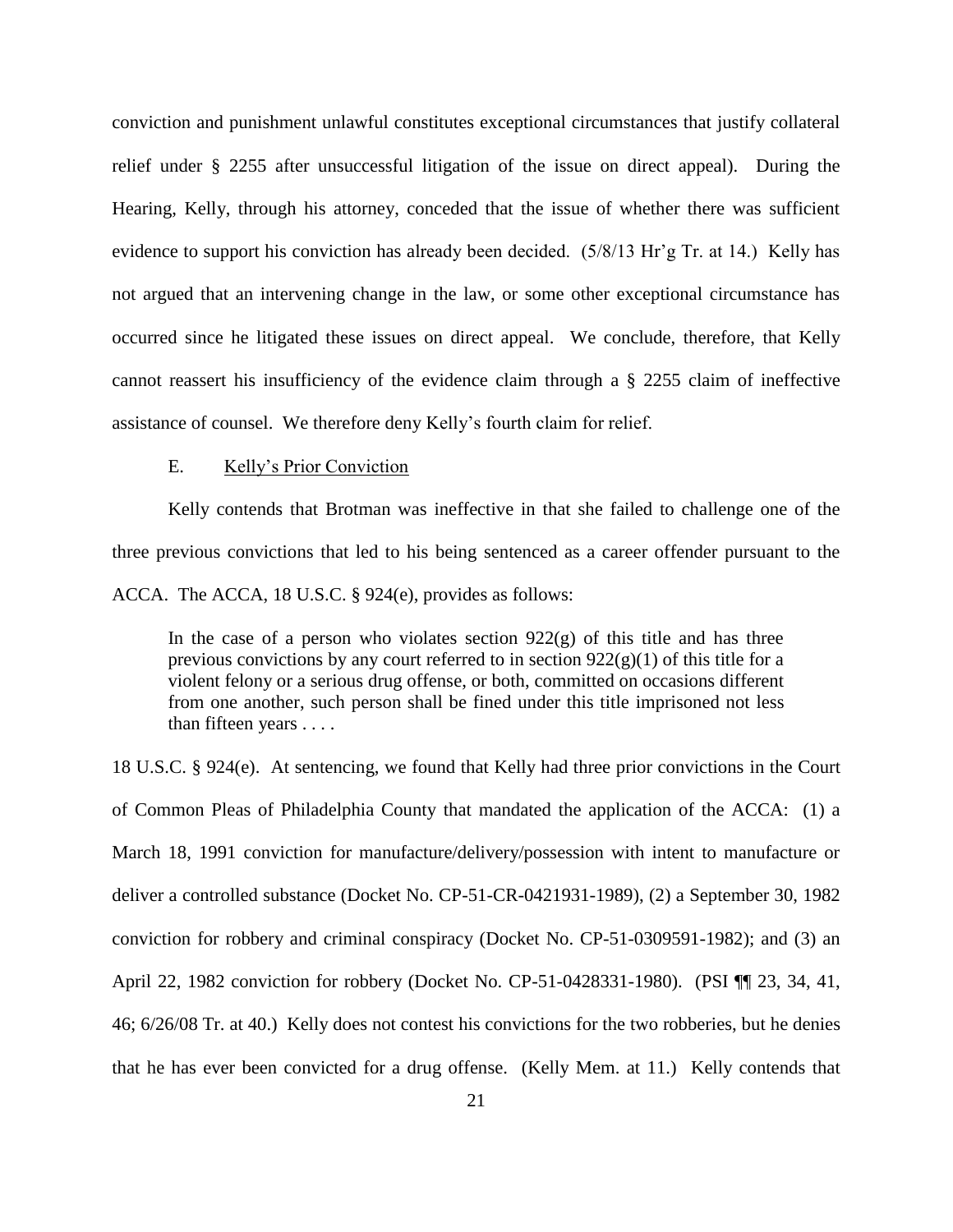there are two different state prisoner identification numbers connected with the March 18, 1991 drug conviction and he believes that his prisoner identification number was placed on the record of this conviction in error and that he has been a victim of mistaken identity. (Id. at 12.)

Kelly called Sharon Forte, a fingerprint specialist for the Philadelphia Police Department, as a Hearing witness regarding whether the fingerprints taken in connection with the arrest that led to the 1991 drug conviction are Kelly's fingerprints. (5/8/13 Hr'g Tr. at 5-6.) We accepted her as a fingerprint expert. (Id. at 7.) Forte tested fingerprints taken from an individual identified as James Kelly, Jr. on October 27, 1980, December 24, 1981, and December 22, 1987.<sup>7</sup> (Id. at 8, Hr'g Exs. P-1-P-3.) The Philadelphia Municipal Court docket shows that someone identified as James Kelly, who was also known as James Kelly, Jr., was arrested on December 22, 1987 for knowing/intentional possession of a controlled substance and manufacture, delivery or possession with intent to deliver a controlled substance. See Commonwealth v. Kelly, No. MC-51-CR-1219171-1987, docket (Phila. Municipal Court). This arrest resulted in the March 18, 1991 conviction for manufacture/delivery/possession with intent to manufacture or deliver a controlled substance that was attributed to Kelly in connection with his sentencing in this case. See Commonwealth v. Kelly, No. CP-51-CR-0421931-1989, docket (Phila. Cnty. Court of Common Pleas).

Forte testified that all three of the fingerprint cards she examined matched the fingerprints, Philadelphia Police identification number, and birth date of the James Kelly, Jr. who is the Defendant in the instant case. (5/8/13 Hr'g Tr. at 8.) Forte made that determination by

<sup>&</sup>lt;sup>7</sup>Kelly does not deny that the fingerprints taken on October 27, 1980 and December 24, 1981 are his.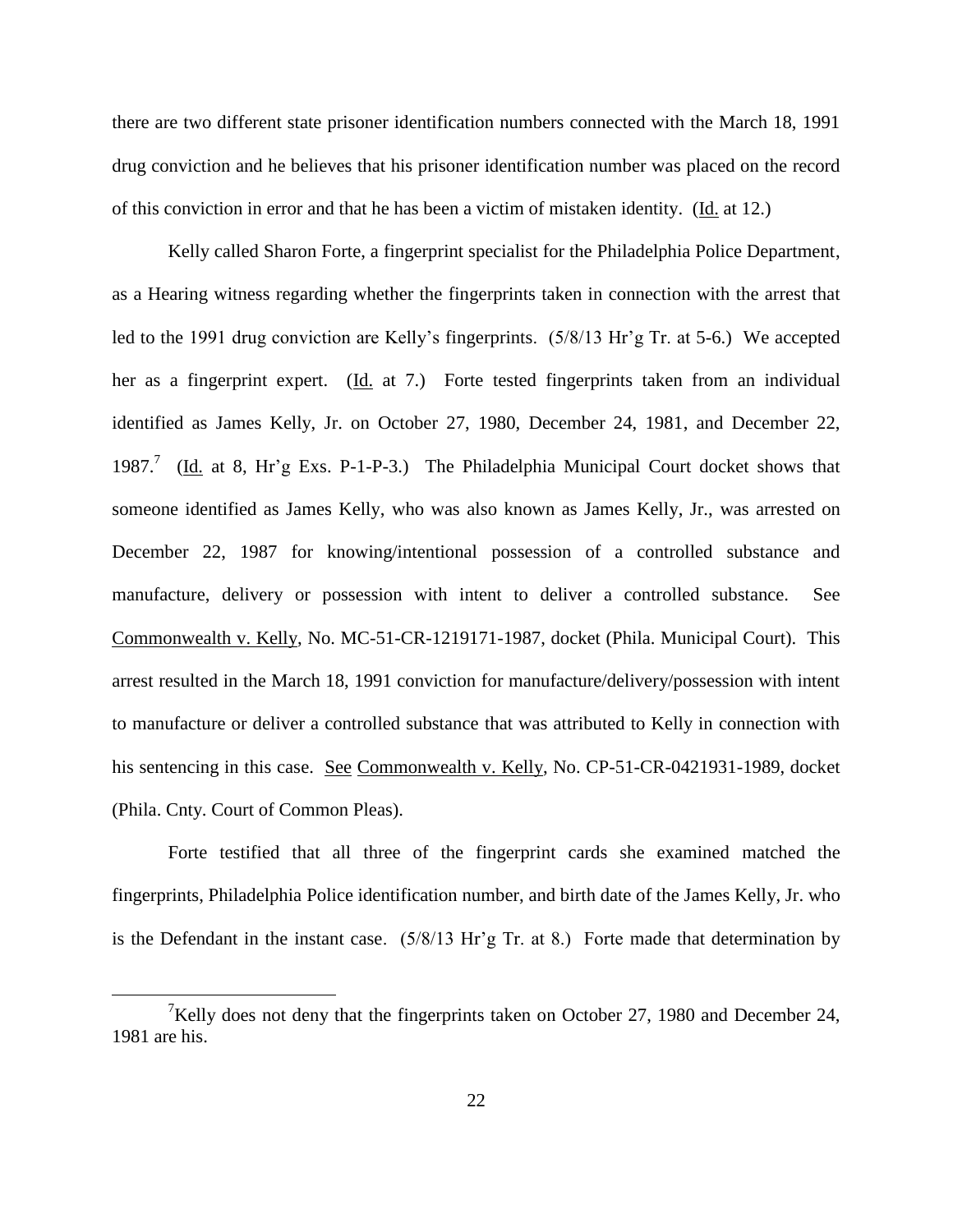checking the print for each and every finger. (Id.) She checked the pattern, the ridge count, and classification of each finger and "determined that each one was identical to the prints [she] received from the FBI." (Id.) In addition, each of the fingerprint cards she examined contains the signature of the person whose fingerprints were taken. (Id.) The fingerprint cards were given to Kelly during the Hearing and he confirmed that the signatures on all three fingerprint cards are his. (Id. at 10.)

We find, accordingly, that the Defendant in this action, James Kelly, Jr., is the individual who was convicted of knowing/intentional possession of a controlled substance and manufacture, delivery or possession with intent to manufacture or deliver a controlled substance on March 18, 1991. We conclude, therefore, that it would have been futile for Brotman to have argued at sentencing that we could not consider Kelly's March 18, 1991 conviction for knowing/intentional possession of a controlled substance and manufacture, delivery or possession with intent to manufacture or deliver a controlled substance in connection with his sentencing as a career offender pursuant to the ACCA. "There can be no Sixth Amendment deprivation of effective counsel based on an attorney's failure to raise a meritless argument." Sanders, 165 F.3d at 253. We thus deny Kelly's fifth claim for relief.

#### IV. CONCLUSION

For the foregoing reasons, we deny Kelly's Motion to Vacate, Set Aside or Correct Sentence pursuant to 28 U.S.C. § 2255 in its entirety. An appropriate order follows.

BY THE COURT:

/s/ John R. Padova

\_\_\_\_\_\_\_\_\_\_\_\_\_\_\_\_\_\_\_\_\_\_\_\_\_

John R. Padova, J.